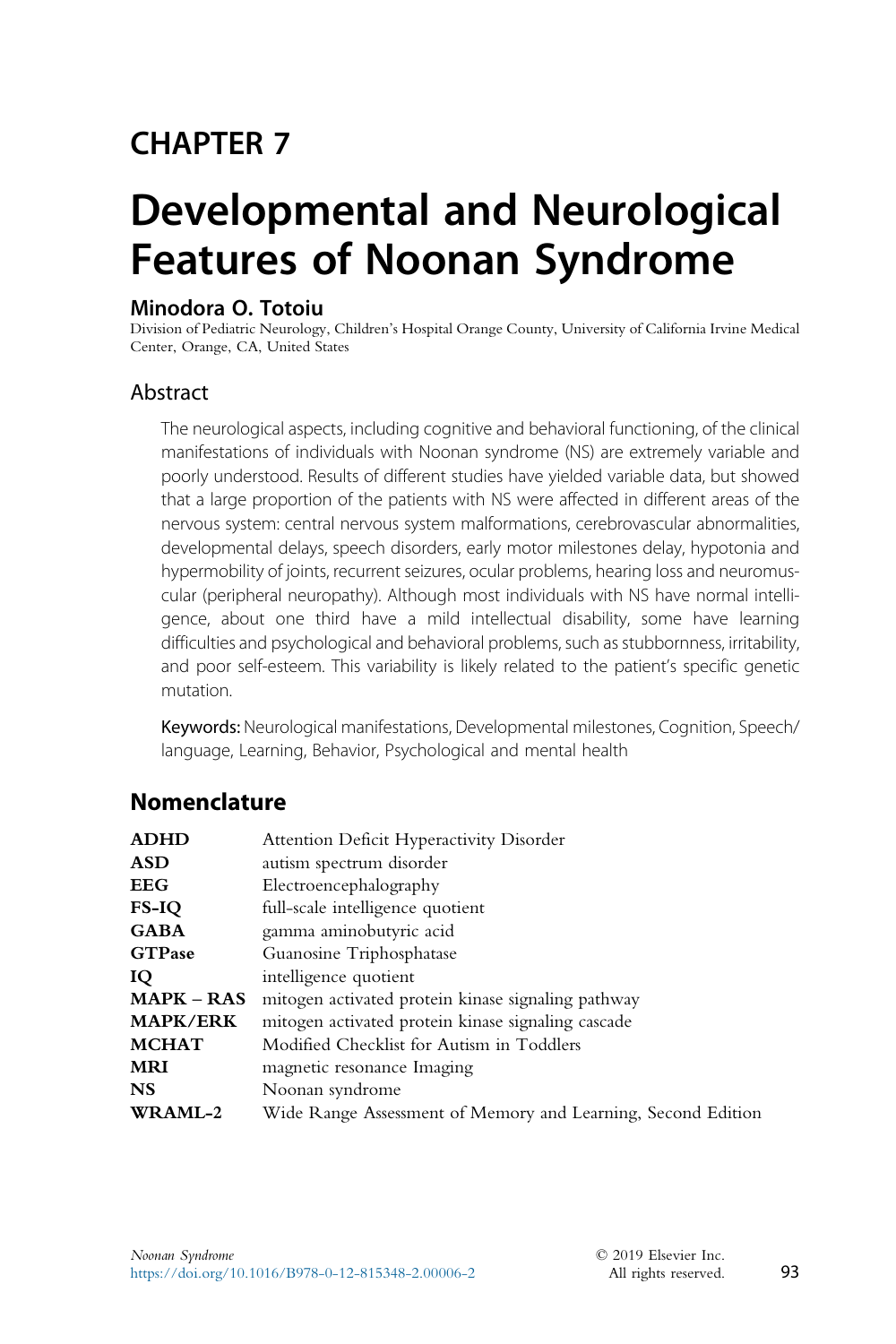# INTRODUCTION

Noonan syndrome (NS) is an autosomal dominant multisystem disorder variably expressed. Affected individuals have distinctive facial features, short stature, cardiovascular defects, and other congenital anomalies [\[1\]](#page-15-0). The estimated prevalence of NS is between 1:1000 and 1:2500 live births [\[2\]](#page-16-0). Most physicians will treat patients with NS during their career. NS is caused by the dysregulation and/or mutations in genes in the RAS-mitogen activated protein kinase (MAPK) signaling pathway (Fig. 1). This pathway is essential in the regulation of the cell differentiation, growth, and senescence, all of



Fig. 1 The Ras/mitogen-activated protein kinase (MAPK) signaling pathway and associated developmental syndromes (indicated by dashed lines). The MAPK signaling pathway of protein kinases is critically involved in cell proliferation, differentiation, motility, apoptosis and senescence. The Ras/MAPK pathway proteins with germline mutations in their respective genes are associated with Noonan, LEOPARD, gingival fibromatosis 1, neurofibromatosis 1, capillary malformation-arteriovenous malformation, Costello, autoimmune lymphoproliferative (ALPS), cardio-facio-cutaneous and Legius syndromes. (Permission pending Tidyman WE, Rauen KA. The RASopathies: developmental syndromes of Ras/MAPK pathway dysregulation. Curr Opin Genet Dev. 2009;19(3):230–6.)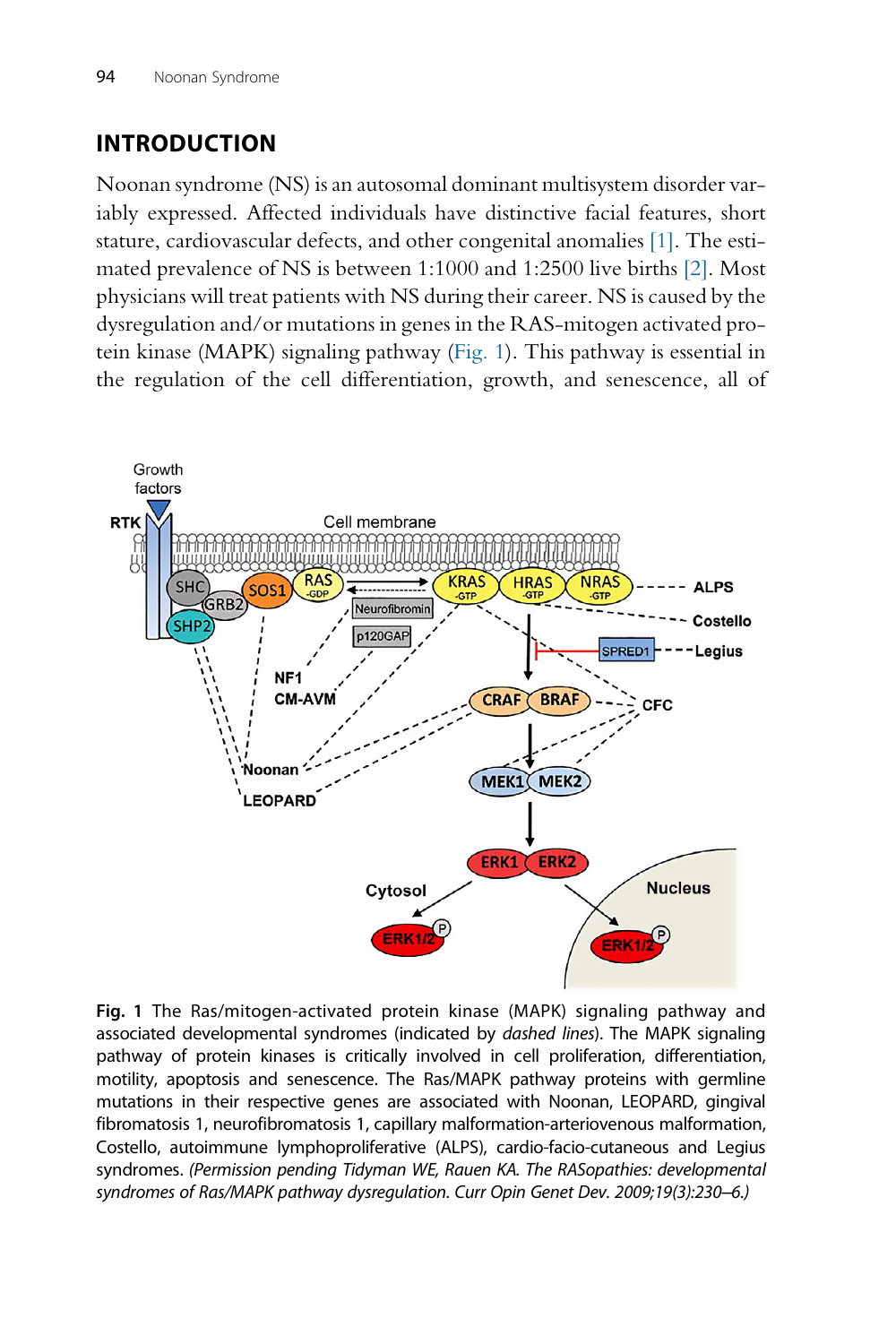which are critical to normal development  $[3,4]$ . NS has high phenotypic variability and shares clinical features with other rare conditions from the group of so-called RASopathies. These include LEOPARD syndrome, craniofaciocutaneous syndrome, Costello syndrome, and Noonan-like syndrome with loose anagen hair [\[5\]](#page-16-0). Besides the common manifestations (cardiac disease, short stature, and facial anomalies), in certain patients, the syndrome has developmental and neurological implications.

Noonan syndrome was first described by pediatric cardiologist Dr. Jacqueline Noonan in 1963. Heterogenous clinical findings, including developmental and neurological conditions, were observed. Most patients have a normal intelligence quotient (IQ) but up to 35% may have mild intellectual disability. Some affected individuals may have abnormal delays of skills requiring the coordination of mental and muscular activity, learning disabilities, and language delays. These delays may manifest as hypotonia, difficulties in speaking, mild hearing loss. Inattention and challenges with executive functioning have also been reported. Many adults have relatively normal cognitive functioning except for lower information processing speed [\[6\].](#page-16-0)

#### MOLECULAR PATHOGENESIS

Noonan syndrome is part of the group of so-called RASopathies, which are caused by mutations in the genes that encode for the ERK-MAP kinase signaling pathway. These mutations have profound effects on cellular development. The ERK-MAPK pathway is downstream from the fibroblast growth factor receptor. Disruption of the ERK-MAPK pathway during embryogenesis impedes neural crest cell development and causes defects in cardiac, craniofacial, and central nervous system structures [\[7\]](#page-16-0).

The MAPK/ERK pathway (Ras-Raf-MEK-ERK pathway) consists of a series of intracellular proteins which facilitate the transmission of information from extracellular receptors to the nuclear DNA and other cytoplasmic effectors. This pathway regulates the activity of transcription factors. Cellular growth and differentiation are controlled by multiple extracellular signals, many of which activate this pathway (the Ras/mitogen-activated protein (MAP or ERK) kinase cascade). These extracellular signals, regulated by the kinase (ERK) subfamily of mitogen-activated protein (MAP) kinases, comprise the central elements of one of the most important and best-studied intracellular signaling pathways [\[8\]](#page-16-0). These receptors are physically and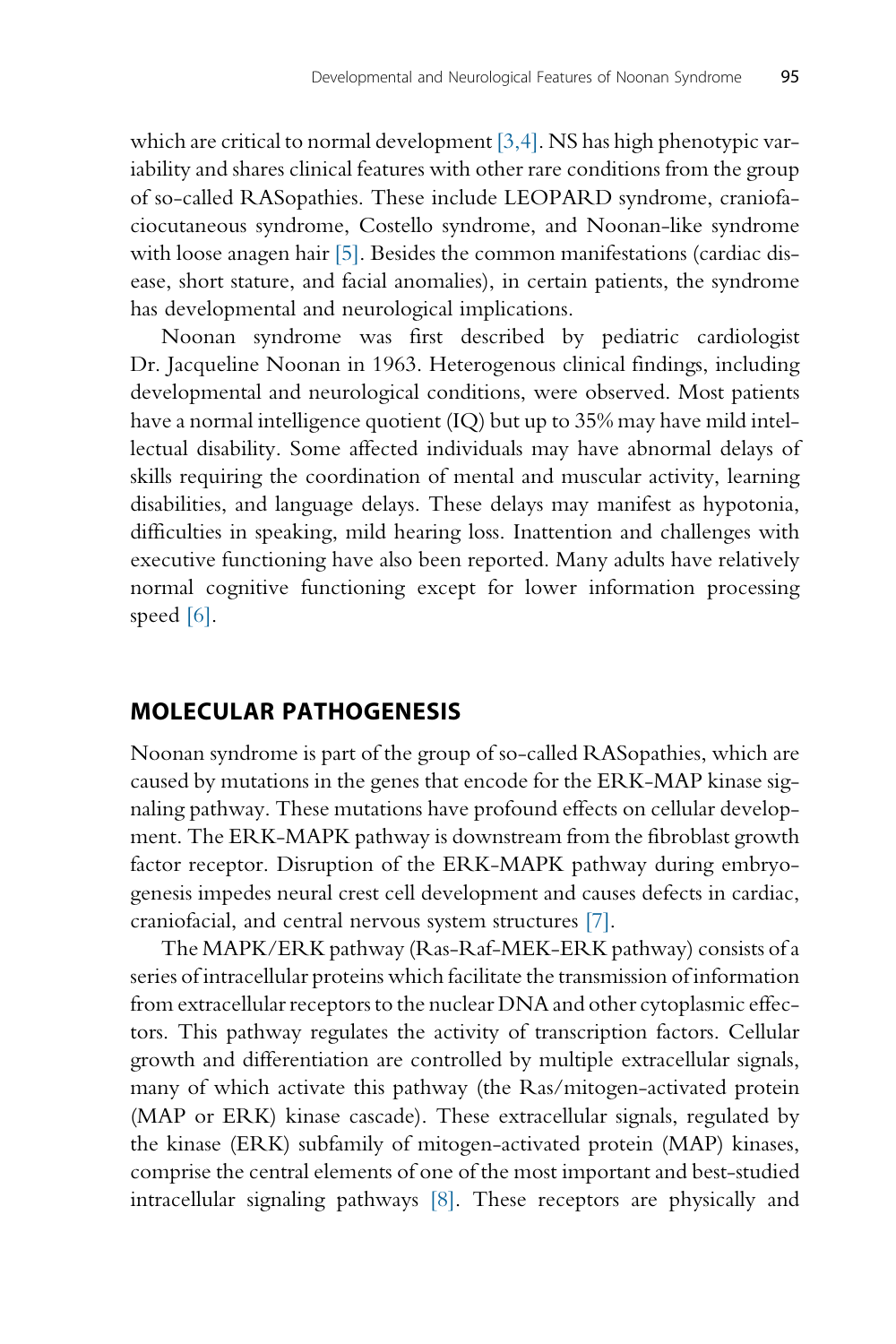functionally linked to the ERK cascade through a diverse group of molecular adapters that couple them to the activation of the GTPases of the Ras family. The MAPK/ERK signaling cascade plays an important/critical role in brain development, memory, learning, and cognition. Mutations in this pathway can cause developmental syndromes [\[7\]](#page-16-0). RAS proteins activated via phosphorylation events will activate the RAF-MEK-ERK cascade. The activated ERK enters the nucleus and will modulate transcription and activity of cytoplasmic targets. These effects will generate short-term and long-term cellular responses. All the genes implicated in NS code for proteins in this pathway. Abnormal Ras-ERK signaling has also been linked to some neuropsychiatric conditions, mental retardation syndromes, and drug addiction.

During development, the ERKs respond to growth factors through the activation of receptor tyrosine kinases. In the mature nervous system, ERK is part of the mechanism for synaptic plasticity in several different brain structures, and its activation is necessary for the long-term consolidation of memory [\[9\]](#page-16-0).

During postnatal life the ERK-MAPK pathway is involved in synaptic function, especially in GABAergic neurons. Disruption of GABAergic projections, from the medium spiny neurons in the striatum, interrupts inhibition of excitatory glutamatergic and dopaminergic pathways, leading to cortical inhibitory-excitatory imbalances. Changes in GABAergic function in the hippocampus may affect memory and learning. Mutations or deletions in this signaling pathway generate these imbalances that may lead to developmental syndromes associated with impairment in cognitive functioning and autistic features [\[10\].](#page-16-0)

The understanding of the role of the RAS-MAPK pathway in neurodevelopment is even more intricate because both loss-of-function and gain-offunction mutations are associated with RASopathies and have been shown to have differential effects on brain function in animal models [\[11\].](#page-16-0)

# DEVELOPMENTAL AND NEUROLOGICAL MANIFESTATIONS

Noonan syndrome is clinically heterogenous, and patients can have different developmental and neurological manifestations, such as early motor milestone delay, hypotonia and joint laxity/hypermobility, central nervous system malformations, learning difficulties, speech/language disorders and behavioral conditions (stubbornness, irritability, body image problems, and poor self-esteem).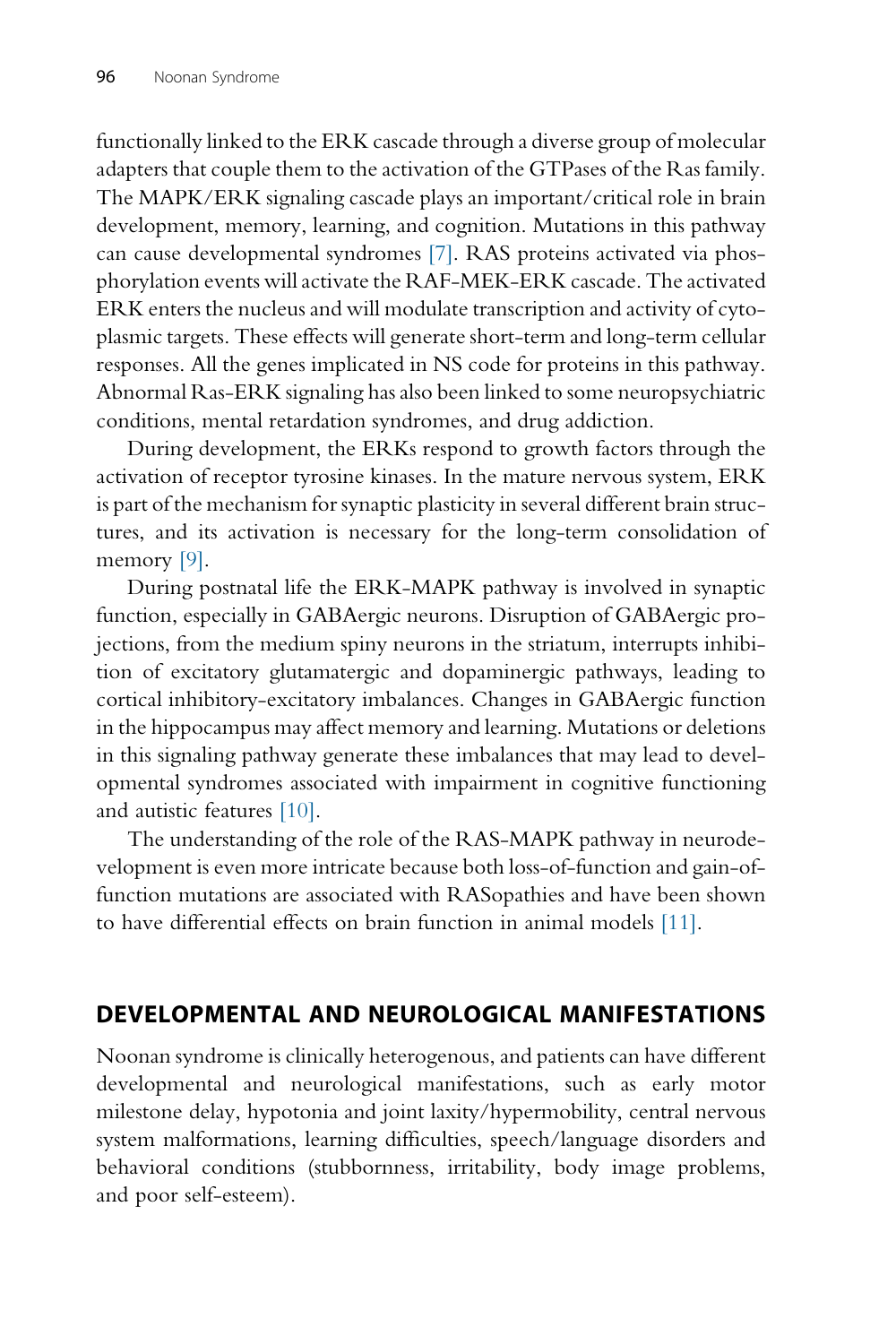#### BIRTH PARAMETERS

Prenatal features are nonspecific but include polyhydramnios, hydronephrosis, pleural effusion, edema, cardiac defects, distended jugular lymphatic sacs, cystic hygroma, and increased nuchal translucency [\[12,13\].](#page-16-0) During intrauterine life, some fetuses may show relative macrocephaly [\[14\].](#page-16-0) Birthweight and head circumference and body length at birth are usually normal [\[5\],](#page-16-0) but approximately 40% of children fail to thrive in infancy [\[15,16\]](#page-16-0). According to a clinical study of NS, most patients had a normal head circumference at birth (the group mean was in the 50th percentile), even though the children were short and underweight. Some children had microcephaly or macrocephaly. Also, about 50% had a height less than the 3rd percentile, and 43% had the weight less than in the 3rd percentile [\[17\].](#page-16-0)

#### DEVELOPMENTAL MILESTONES

Many children with NS have delays in their early motor development milestones. This may be related to hypotonia and joint hyperextensibility, and, during early childhood, it could be a result of the congenital heart disease, failure to thrive, and skeletal anomalies [\[1\]](#page-15-0).

According to a study of 151 children with NS in the United Kingdom, 26% had delays in the mean age of motor milestones. The average age for sitting unsupported was around 10months (SD 4.5months), in the group of 126 patients for which this information was available. The age of independent walking was available for 112 cases and had a mean of 21months (SD 10.2months) [\[17\]](#page-16-0).

Children with NS showed a higher rate of clumsiness and poor coordination. Seventy-one percent of NS children between 2 and 19 years, in a UK study of 27 NS children, showed clumsiness [\[18\].](#page-16-0) Another study showed that developmental coordination disorder was present in about 50% of school-age children. Gross motor skills were more impaired than fine motor skills, communication, and social skills [\[19\]](#page-16-0). Subsequent studies confirmed impaired manual dexterity, which was significantly correlated with verbal and nonverbal intellectual functioning on the Purdue Pegboard Test [\[20\]](#page-16-0).

Children with NS have delay in their speech development. In the study of 151 children with NS, the age of speaking in simple two-word sentences was known for 102 children and occurred around 31months (SD 9.6months) [\[17\]](#page-16-0). In the same study, hearing tests were performed on 146 members of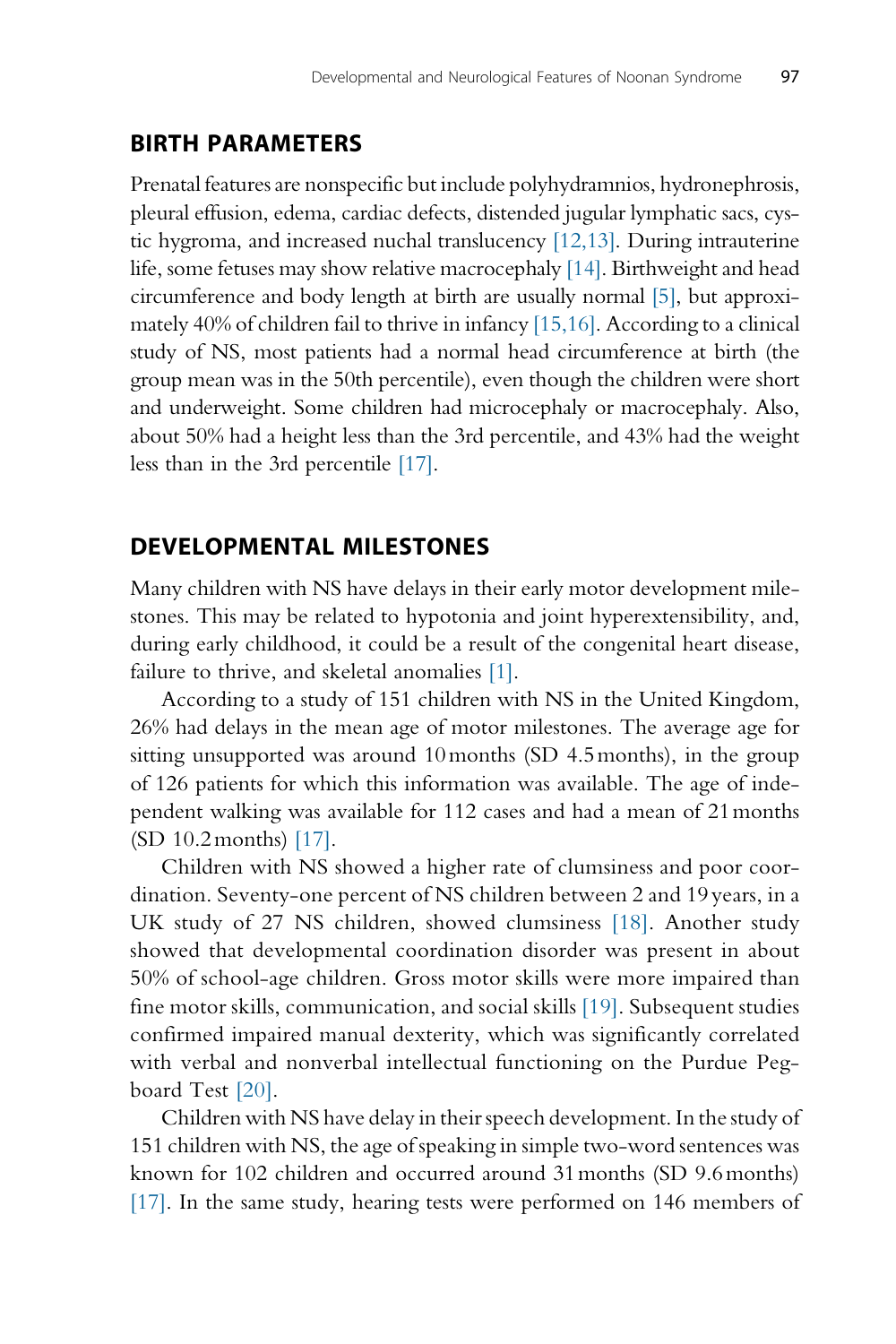the group, and hearing loss was reported in 58 children (40%). In a large majority, this was due to serous otitis media. Nerve deafness, requiring hearing aids, was detected in five children (3%) [\[17\].](#page-16-0)

## SPEECH AND LANGUAGE DEVELOPMENT

Speech and language pathology is common in children and adults with NS. A study of language phenotype showed that language impairments were more frequent than in the general population and were associated with higher risk for reading and spelling difficulties [\[21\]](#page-16-0). The average age when first words were spoken was around 15months [\[21\];](#page-16-0) and simple two-word phrases emerged, on average, between 31 and 32months [\[17\].](#page-16-0) In this study, the age of two-word phrases was known for 102 children, and this mean age was 31months (SD of 9.6months).

Feeding problems during infancy in NS patients were identified as a predictor of language development. The mean age for speaking two-word phrases was 26months for those with no feeding difficulties and 39months for those with feeding difficulties that required nasogastric feeding tubes [\[22\].](#page-16-0) The feeding problems present were described as poor suck, swallow, or gagging reflex, recurrent vomiting, food refusal, and intestinal dysmotility [\[23,24\]](#page-16-0).

Language delay was found in 20% of patients with NS and may be related to mild hearing loss, perceptual motor disabilities, or articulation deficiencies. Articulation abnormalities were common (72%), but patients usually responded well to speech therapy [\[15\]](#page-16-0). In a study on 66 children and adolescents, language impairment was significantly correlated with nonverbal cognition, hearing, articulation, phonologic memory, and motor dexterity, but no specific aspect of language was selectively affected in these patients [\[25\].](#page-17-0)

A study of language abilities and pragmatic skills focused on 17 patients with NS and an age and gender matched control group, found that 76.5% of the children in the NS group were identified with language impairments compared to 2 children (11.8%) in the typically developing group [\[26\]](#page-17-0).

Problems with language development were found to be linked to subsequently delayed development of academic skills. Reading and spelling skills were strongly correlated with language ability and nonverbal cognitive ability in patients with NS [\[21\]](#page-16-0). This study also suggested that social aspects of language are also affected, particularly male participants, but more studies regarding social communication are needed.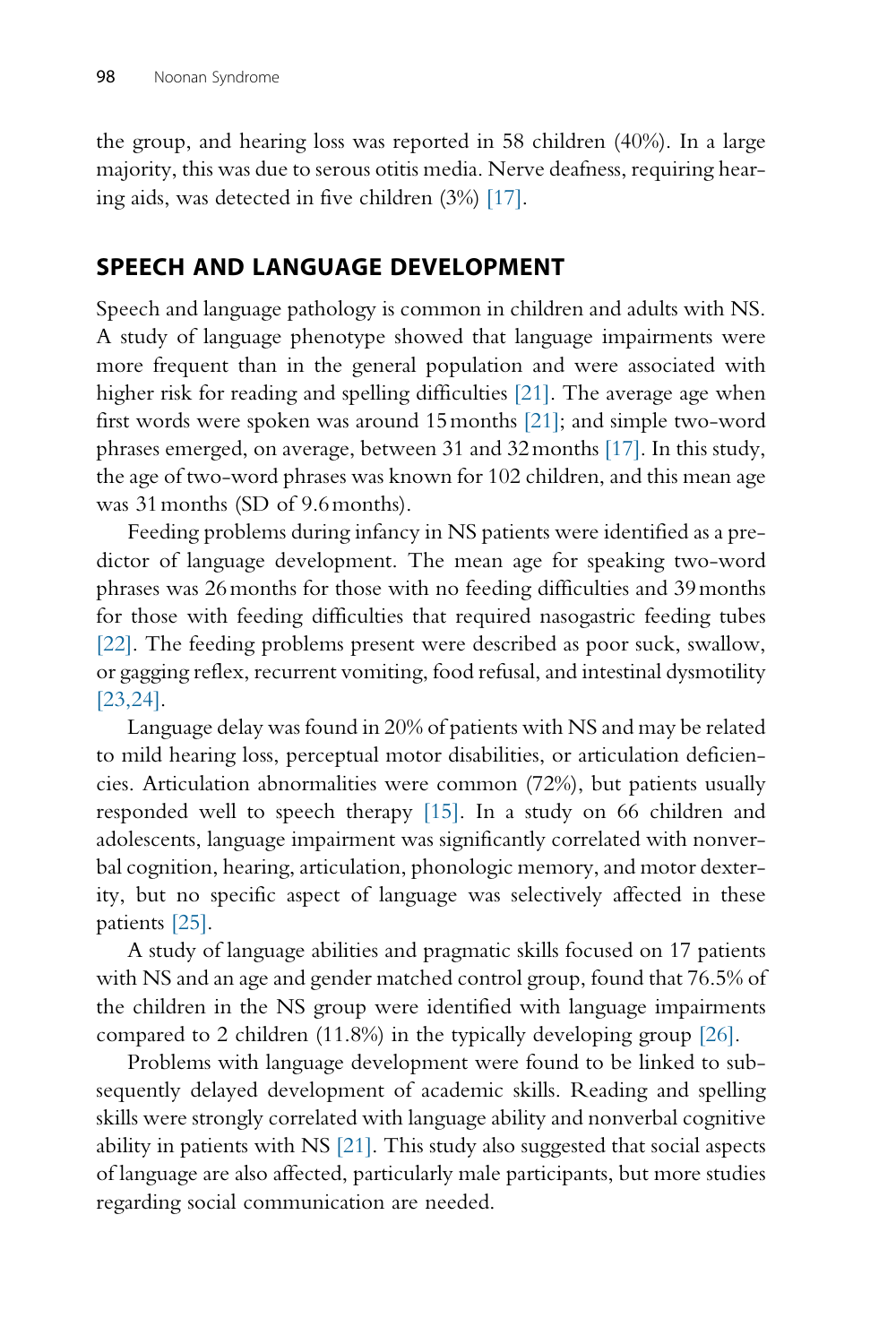#### OCULAR AND VISUAL FINDINGS

Patients with Noonan syndrome are affected by different anatomical ocular abnormalities, widely spaced eyes, down slanting palpebral fissures, ptosis, and ocular motility problems such as nystagmus, strabismus, and vision abnormalities (refractive errors and amblyopia) [\[27\].](#page-17-0)

Vision abnormalities were found in 94% of patients with NS [\[17\].](#page-16-0) In this study of 145 individuals, vision was tested and found to be abnormal in 80 participants (55%). Of these, 52 patients underwent a full orthoptic and ophthalmological evaluation and strabismus and amblyopia were detected in 33 patients (63%) and 16 patients (31%), respectively. Refractive errors (myopia and hypermetropia) were found in 35 patients (67%). In this cohort, normal eye examinations were found in only three patients (6%). In another study, refractive errors were found in 39 of 69 patients (71%), 53% had myopia, 14% had hypermetropia, and 13% had astigmatism. No relationship was found between eye abnormality and genotype [\[22\]](#page-16-0).

In a study which evaluated the visual function in 24 patients with NS, it was found that 83% had abnormal results in tests involving ocular movement, acuity, stereopsis. Visual motor integration skills were reported to be significantly impaired in 33%, and 48% had minor impairment when they were asked to copy a set of increasingly complex geometric shapes [\[28\]](#page-17-0). In another study, the same author found that children with NS performed worse on tests of form coherence (39% impaired) relative to motion coherence (11% impaired). The authors suggested that children with NS may have great difficulties with ventral stream processing ("what" pathway used for object recognition) compared with dorsal stream processing ("where" pathway used for spatial processing) [\[29\].](#page-17-0)

A study in adults with NS showed that up to 95% were affected by visual conditions such as strabismus, refractive errors, amblyopia, or nystagmus. Two thirds of patients developed anterior chamber abnormalities including cataracts. Fundoscopic changes were reported in 20% of patients and included optic head drusen, optic disk hypoplasia, and colobomas [\[30\].](#page-17-0) In adults with NS, visual motor integration was found to be equivalent to that of adults in the typical group [\[31\]](#page-17-0).

#### HEARING IMPAIRMENT

Hearing loss was reported in 40% of the NS patients [\[17\].](#page-16-0) This study reevaluated the same cohort of patients 12 years later, and showed that the majority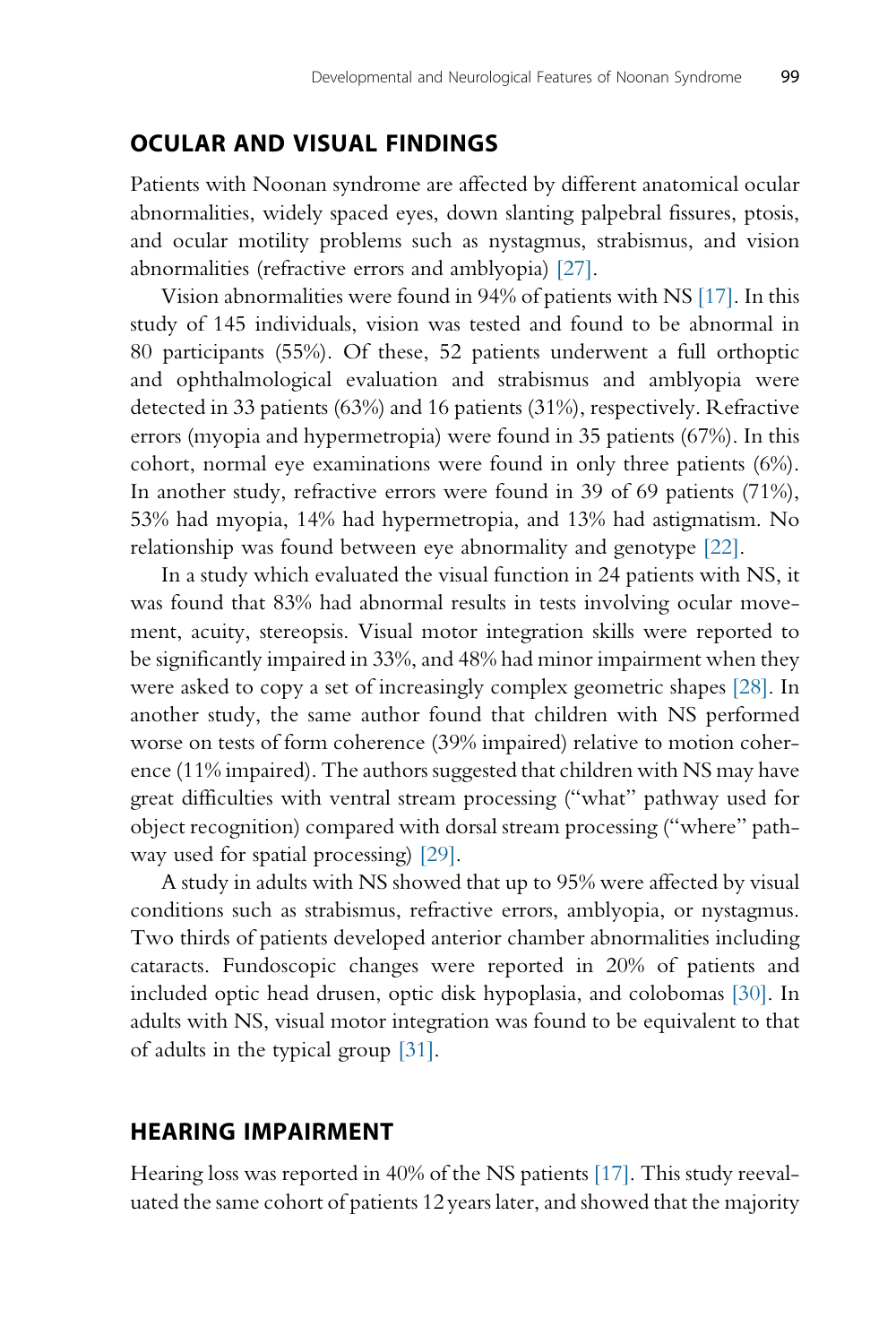of patients reported normal hearing. Only four patients had hearing loss due to serous otitis media and had unilateral or asymmetric bilateral conductive deafness. A further three patients had sensorineural deafness. Only two patients had mixed conductive and sensorineural hearing loss. None of the patients had cranial imaging to investigate the underlying pathology. One patient with profound sensorineural deafness had a PTPN11 mutation (A124G) [\[22\]](#page-16-0).

Another study reported that approximately 10% of affected individuals have auditory deficits in the low frequency range caused by sensorineural hearing loss, and 25% have deficits in the high frequency range [\[32\].](#page-17-0) Inner ear structural abnormalities, including temporal bone abnormalities, were reported in these patients [\[33,34\]](#page-17-0).

#### NEUROLOGICAL MANIFESTATIONS

Neurological abnormalities and manifestations are not prominent features of NS and are variably present in patients.

A clinical study on 151 subjects with NS, showed that some patients had manifestations in different areas of the nervous system: 94% had abnormal vision or ocular problems, 76% had feeding difficulties, 50% had hypotonia and hypermobility of joints, 40% had abnormal hearing, 13% had recurrent seizures, 3% had hearing loss, and 3% had peripheral neuropathy and an increased incidence of cognitive issues, learning disabilities, and brain abnormalities [\[17\]](#page-16-0). Another study reported that 84% of patients had some type of neurological problem [\[35\]](#page-17-0).

The patients with NS have specific cranial-facial characteristics including triangular shaped face, low hairline, widely spaced eyes, ptosis, and low set ears, but research suggests that structural brain abnormalities are rare. Most frequently seen defects are type I Arnold-Chiari malformations and hydrocephalus [\[17\]](#page-16-0). Arnold-Chiari malformation was reported in 11 NS patients. The true incidence is not known and opinions are divided. Some suggest that the observed association may be coincidental [36–[39\].](#page-17-0) Other reported structural abnormalities included: myelomeningocele (in a patient with recurring tethering of the cord), spina bifida occulta, subarachnoid hemorrhage from aneurysm, syringomyelia, optic nerve glioma, medulloblastoma, benign schwannomas or malignant schwannoma [\[40\]](#page-17-0), and neuroblastoma [\[41,42\]](#page-17-0). Association of neurofibromatosis type 1 with NS was also reported [\[43,44\]](#page-17-0). Relative megalencephaly, moderately enlarged subarachnoid spaces, and small posterior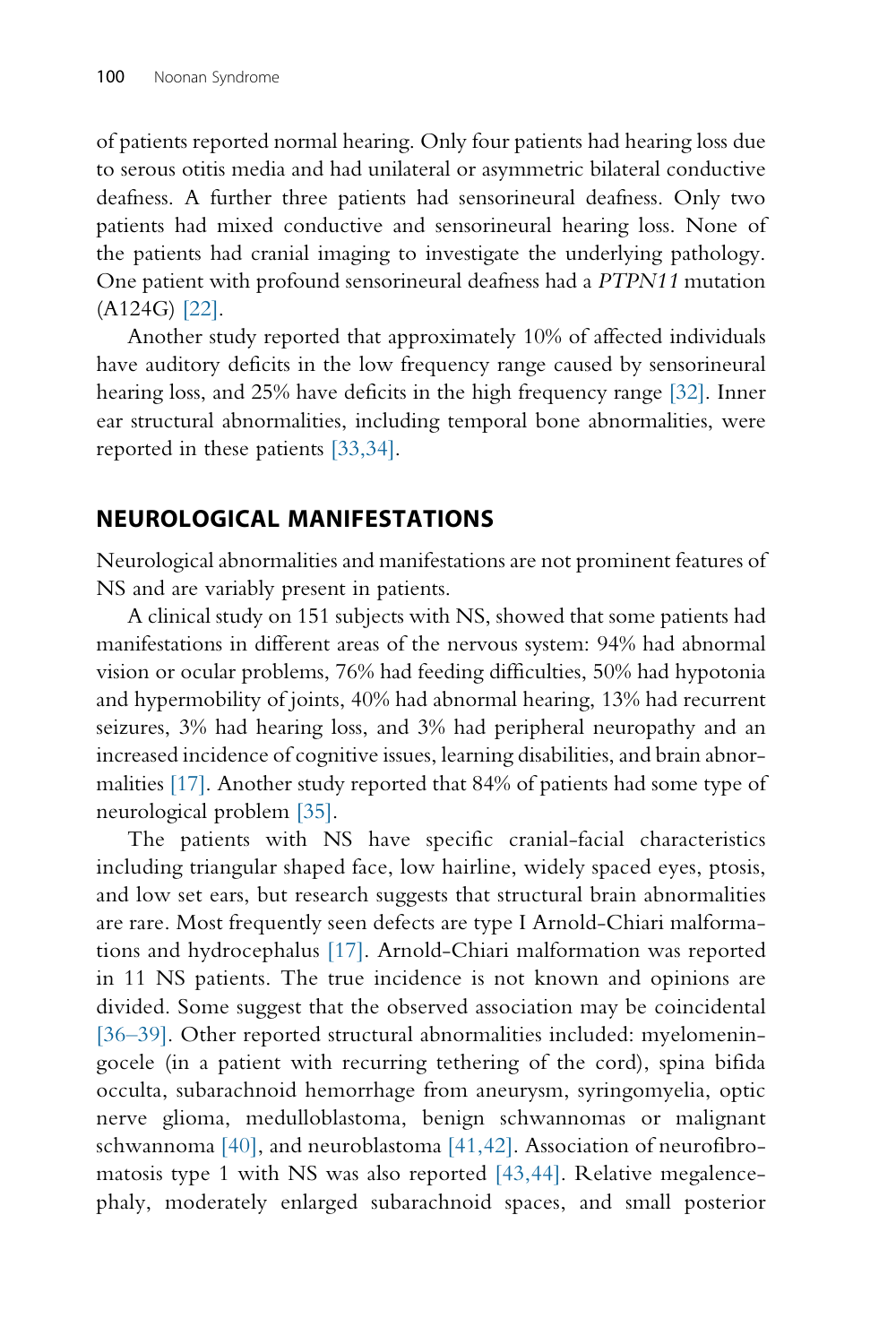| Gene                | Developmental                                          | <b>Neurological features</b>                                                                                                             |
|---------------------|--------------------------------------------------------|------------------------------------------------------------------------------------------------------------------------------------------|
| PTPN11              | Cognitive impairments,<br>except for N308D and         |                                                                                                                                          |
|                     | N308S mutations                                        |                                                                                                                                          |
| SOS1                | Normal or high intelligence                            |                                                                                                                                          |
| RAF1                |                                                        |                                                                                                                                          |
| <b>KRAS</b>         | Severe intellectual disability                         |                                                                                                                                          |
| <b>NRAS</b>         |                                                        | Somatic mutations—choroid plexus<br>papilloma, meningioma                                                                                |
| <b>BRAF</b>         |                                                        | Somatic Mutations-low-grade<br>astrocytomas                                                                                              |
| $RIT-1$             |                                                        |                                                                                                                                          |
| $\it{CBL}$          | Developmental delay                                    | Microcephaly                                                                                                                             |
| SHOC2               |                                                        | Benign external hydrocephalus,<br>cerebellar tonsillar ectopia,<br>periventricular nodular<br>heterotopia, dysplastic corpus<br>callosum |
| PPP <sub>1</sub> CB | Global developmental delay,<br>intellectual disability | Macrocephaly                                                                                                                             |
| SOS2                |                                                        |                                                                                                                                          |
| LZTR1               |                                                        | Multiple schwannomas                                                                                                                     |
| <i>A2ML1</i>        |                                                        |                                                                                                                                          |

Table 1 Neurological features with specific gene mutations

fossa were reported in a few children with SHOC2 gene mutation [\[45\].](#page-17-0) Yet, there is no data to link specific gene mutation to these brain abnormalities (Table 1).

Cerebrovascular anomalies reported were arteriovenous malformations, aneurysms, hypoplasia of the posterior vessels, and Moyamoya [\[38,46,47\]](#page-17-0).

Neuromuscular abnormalities manifested as abnormal joint hyperextensibility in 75 of 151 patients (50% of cases). Hypotonia was also a common clinical finding. Serum creatine kinase was measured in a cohort of patients, and the concentrations were in the normal range for age and sex. In the same cohort, three adults and one child presented peripheral neuropathy, with distal weakness and altered sensation, in whom spinal cord compression was ruled out and the investigation did not reveal any cause for the neurological findings [\[17\].](#page-16-0)

Recurrent seizures were reported in 20 of 151 patients (13%) with NS. Grand mal seizures accounted for 14 cases (9%), temporal lobe epilepsy for four cases (3%), and febrile convulsions for two cases (1%) [\[17\]](#page-16-0). In the follow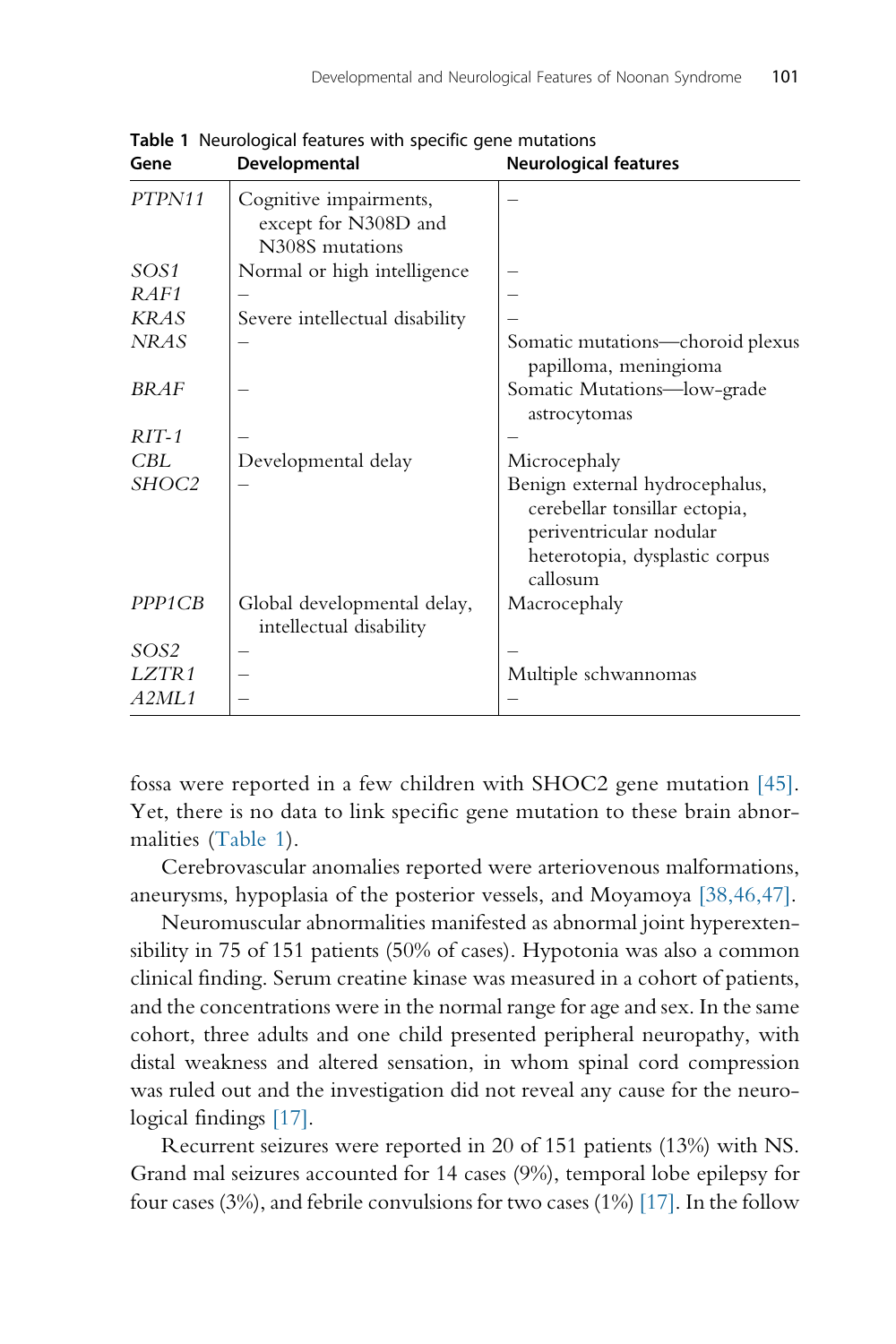up study, in which some of the patients had dropped out, two subjects developed seizures during the follow-up interval, giving a prevalence of 11/112 (10%) in the follow-up sample. The mean age of onset was 11 years in a range of 3–19 years. PTPN11 mutations were identified in two subjects with seizures [\[22\].](#page-16-0)

Electroencephalographic (EEG) findings were reported for 28 patients with Noonan syndrome. Twenty (71.4%) of these patients showed EEG abnormalities. The main finding was a diffuse, slow background. They observed diffuse, slow background with focal changes or normal background with focal changes that did not have specific correlation with neurological findings except for a patient with epilepsy, whose EEGs revealed predominantly focal changes. Recurrent seizures were observed in only one patient who also had cortical dysplasia. On the neurological examination, 82% of these patients had various degrees of other neurological abnormalities including slow motor and mental development, spasticity and, in some cases, hypotonia. Their seizures responded well to antiepileptic medications. The researchers concluded that abnormal EEGs should be considered part of the NS [\[48\]](#page-18-0).

#### INTELLECTUAL FUNCTIONING, MEMORY, AND ATTENTION

Several studies have shown that while most patients with NS have normal intelligence, the intellectual abilities of NS children are generally lower compared to typical children, and there is a higher risk for intellectual disability.

In a study by Cesarini et al., the IQ scores of NS patients ranged between 70 and 120 [\[49\]](#page-18-0). Within the group with normal intelligence, IQ was determined to be 10 points less compared to unaffected siblings or family members and one standard deviation below that of the general population. Most of these patients attended regular education, but between 10% and 40% required special education. According to the researchers, the heterogeneity of the cognitive abilities can be in part attributed to the individual affected genes or types of mutations [\[49\]](#page-18-0).

It was shown that individuals with most PTPN11 gene mutations and those without any known mutations more frequently had cognitive impairments than those with SOS1 mutations. However, the N308D and N308S substitution mutations in PTPN11 were either associated with a mild or no cognitive delays. Whereas SOS1 positive NS individuals had verbal and nonverbal cognitive skills in the average range or higher. Other factors also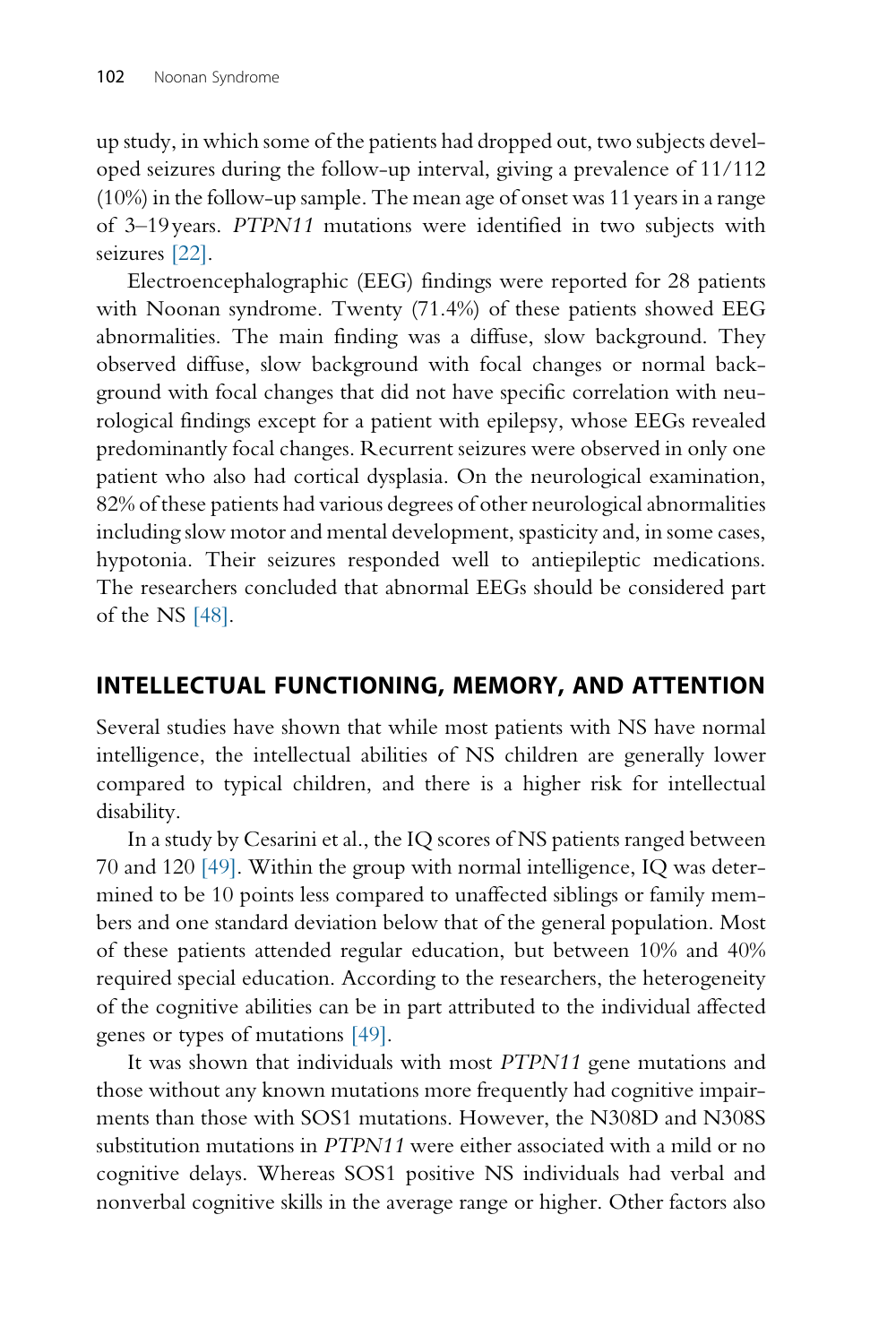contributed to differences in cognitive functioning such as motor dexterity, hearing loss, and parental education. Severity of cardiac condition did not seem to play any a role in cognitive functioning [\[20\].](#page-16-0)

Heterozygous mutations in the PPP1CB gene are associated with Noonan syndrome-like disorder with loose anagen hair. The PPP1CB gene is highly expressed in the brain throughout the developmental process. Along with other features of NS these mutations have been reported to include global developmental delay and intellectual disability as well [\[50\].](#page-18-0)

In another study, the IQ scores of children with NS ranged between 64 and 127, with a median of 102. The authors showed that mild intellectual disability was seen in up to 35% of patients. The authors mentioned that the full-scale IQ may shield the possible presence of specific verbal or praxis disabilities [\[51\].](#page-18-0) IQ scores in the intellectual disability range (below 70) were reported in 6%–23% of patients with NS [\[52,53\].](#page-18-0) Studies on larger groups of young patients with NS did not find differences in intellectual functioning between boys and girls [\[20\].](#page-16-0)

No significant difference was found between full-scale IQ in a group of adults with NS and community controls matched for age, gender, and education level [\[54\]](#page-18-0). About 75% of children with NS perform well in a regular classroom setting and 25% have learning disabilities [\[19\]](#page-16-0), with 10%–15% of patients requiring special education [\[52\]](#page-18-0). Verbal IQ was found to be slightly lower compared to performance IQ [\[19,55\].](#page-16-0) Results from a study which administered tests of verbal, visual, and working memory from a standardized memory battery performed by WRAML-2 showed relative strength on verbal memory tasks when compared with visual memory and working memory tasks [\[56,57\].](#page-18-0) As with the FS-IQ, in adults with NS there were no significant deficits in delayed verbal recall or delayed visual recall. This finding suggested that memory problems may not be evident in adulthood. It is also possible that adults could be using compensatory strategies to overcome learning and memory deficits [\[31\]](#page-17-0).

Patients with NS may have attention deficits and attention deficit hyperactivity disorder (ADHD) that may be linked to their academic difficulties. Attention deficits were reported in children with NS in a study by van der Burgt et al. [\[58\].](#page-18-0) Other earlier studies, based on parental reports, showed that children with NS have difficulties with attention and hyperactivity when compared to typical children [\[18,19,52\].](#page-16-0)

A recent study showed that children with NS had higher rates of ADHD diagnosis (31%) than a group of unaffected siblings. According to this study, their attention skills were correlated with their intellectual performance.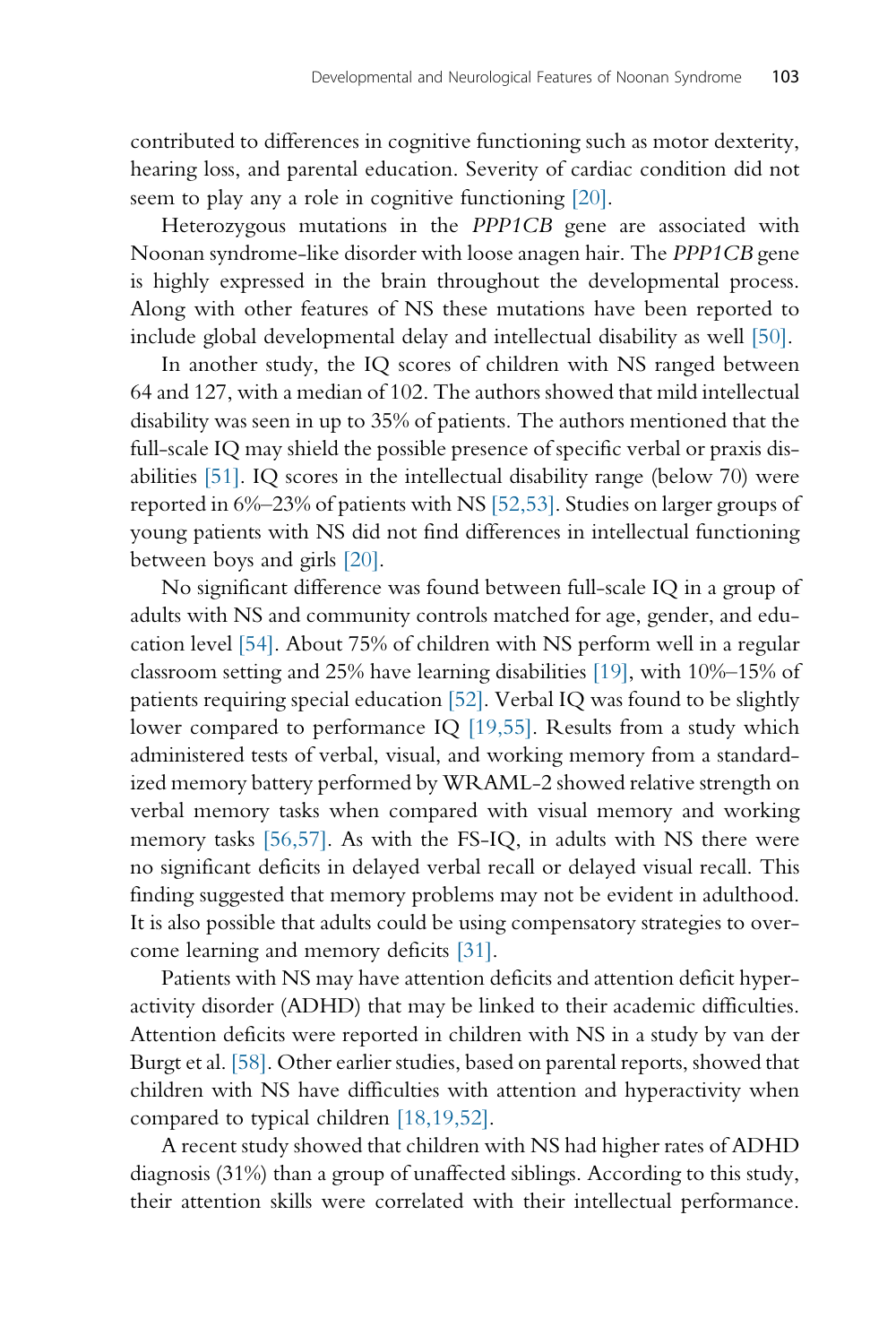This suggests that lower IQ is a risk factor for attention difficulties or that the symptoms of inattention interfere with their cognitive and learning abilities [\[53\]](#page-18-0).

There was contradicting information regarding auditory and visual memory from two different studies. According to Pierpont et al., children with NS had weaker performance on auditory and visual working memory, with 34% showing significant impairment [\[57\].](#page-18-0) Another study reported that adults with NS did not show significant deficits on auditory working memory or other executive functioning tasks compared to the control group, except for self-reported higher rates of subjective executive functioning problems [\[31\].](#page-17-0)

## PSYCHOLOGICAL AND MENTAL HEALTH PROBLEMS

Attention and executive functioning is a common neuropsychological challenge for children with NS [\[53\]](#page-18-0). In a study of 32 children and adolescents with NS and their 16 typical siblings, children with NS had higher rates of ADHD and reduced performance compared with unaffected siblings on attention measures.

Adaptive behavior in children with NS is lower compared to agematched typical children. Younger children had difficulties with motor skills and daily living skills, whereas older children had difficulties with social and communication skills. Researchers did not find differences in motor and daily living skills between boys and girls affected by NS. By school age and adolescence, NS patients showed that these discrepancies between the domains of adaptive functioning disappeared [\[21\].](#page-16-0)

Social skills are another area where patients with NS have significant difficulties, especially by showing social immaturity and diminished interactions with other children [\[59,60\].](#page-18-0) The parents of children with NS also reported more attention seeking behavior compared to typical children that resulted in higher levels of stress in these parents [\[60\].](#page-18-0)

Children with NS have poor muscle tone, which affects their athletic abilities and decreases their participation in sports, consequently, reducing their opportunities for socialization [\[5\]](#page-16-0).

Based on checklists, such as the MCHAT (Modified Checklist for Autism in Toddlers), some studies reported an increased level of autism spectrum disorder (ASD) in 12% of children with NS [\[61\].](#page-18-0) When these children were evaluated clinically using DSM criteria, none of them met diagnostic criteria for ASD. In another study, 21% of participants with NS showed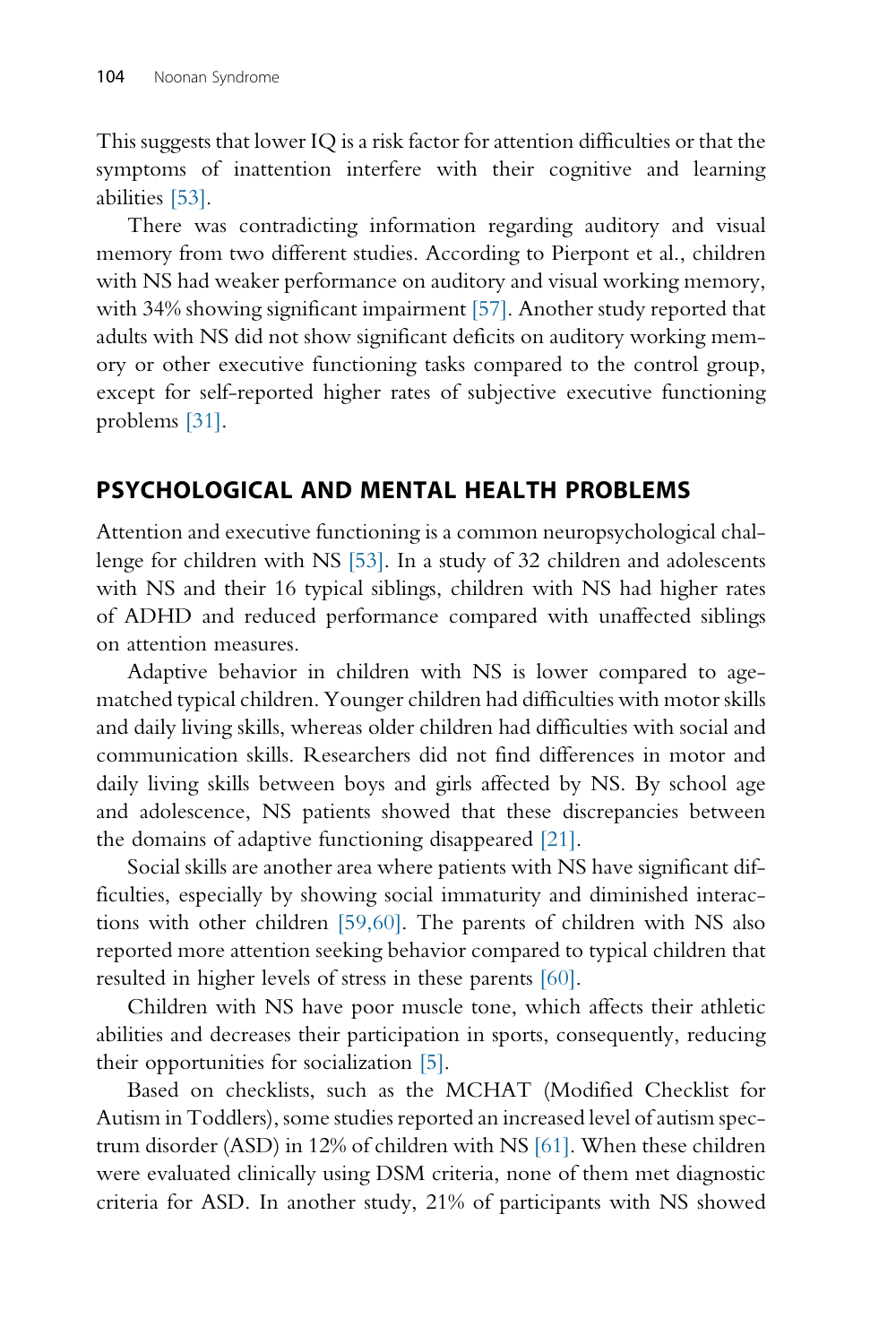elevated ASD symptoms, based on screening measures, compared with 0% in a group of their unaffected siblings [\[62\]](#page-18-0). Although 12%–21% of patients with NS were reported as having autistic features, most of them did not meet the full diagnostic criteria for ASD.

Adults with NS reported higher levels of difficulties with interpersonal interactions than unaffected adults [\[54\]](#page-18-0). Surveyed adults with NS reported that they experienced teasing or bullying as children because they had short stature or looked different compared to their peers [\[30,55\].](#page-17-0) As a result of these past experiences, patients with NS may show difficulties with psychological adjustment, depression, social anxiety, impairments of social skills, and academic problems [\[63\]](#page-18-0). No particular syndrome causing behavioral disability or psychopathology was observed in patients with NS, and selfesteem was comparable to age-related peers [\[19\]](#page-16-0).

Reports from studies by Dr. Noonan showed that depression and anxiety may be frequently associated with NS as self-reported by affected adults. In a study of adults with NS [\[30\],](#page-17-0) 49% reported being diagnosed and taking medications for anxiety and depression [\[64\],](#page-18-0) but when they were tested using standardized evaluations, no significant differences in depression and anxiety were found between adults with NS and typical adults [\[54\]](#page-18-0). Although there are several case reports of patients with NS having different psychiatric disorders, including alcohol abuse, anorexia nervosa, bipolar disorder, panic disorder, obsessive compulsive disorder, and schizophrenia [\[30,59,65\]](#page-17-0), there is no clear evidence to show that mental illness is more common in adults with NS.

Regarding quality of life based on self-reported questionnaires, no significant differences were found between adults with NS and the general population [\[55,66\],](#page-18-0) except that NS patients had lower levels of education, graduation, and partnership and higher rates of mortality [\[55,66\]](#page-18-0).

#### EVALUATION OF PATIENTS WITH NOONAN SYNDROME

Once a child has been diagnosed with NS, to establish the extent of neurological involvement and the needs of the individual, the following evaluations are recommended: complete physical and neurologic examination, growth parameter plotting on NS growth charts, ophthalmologic evaluation, hearing evaluation, brain and spine MRI if neurologic symptoms are present, multidisciplinary developmental evaluation, and consultation with a clinical geneticist and/or genetic counselor.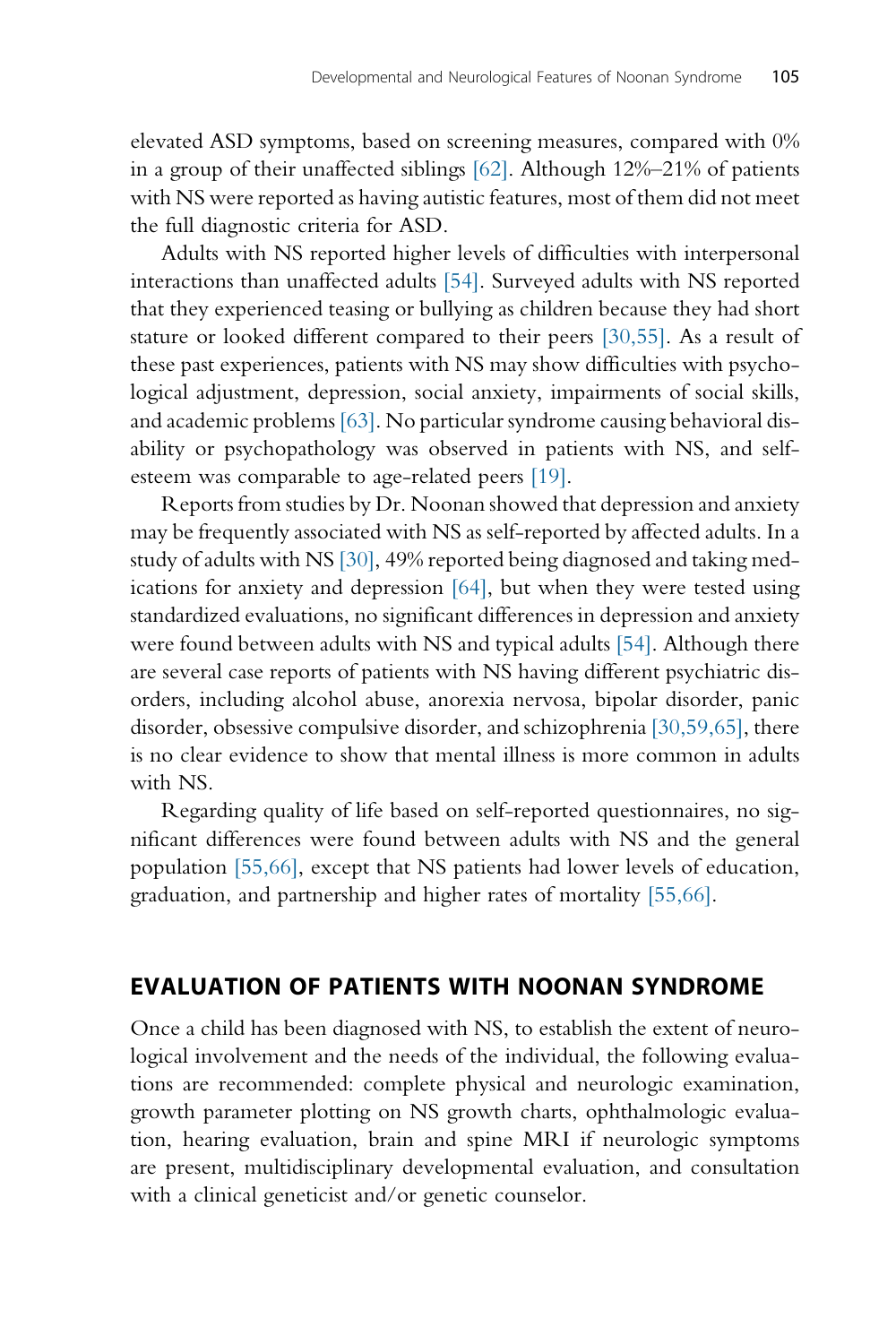#### MANAGEMENT OF THE DEVELOPMENTAL AND NEUROLOGICAL MANIFESTATIONS OF NOONAN SYNDROME

Given the potential for developmental delays, once the extent of neurological and developmental involvement has been established in a NS patient, early intervention becomes very important to help patients reach their potential. Some patients may require multidisciplinary evaluation and care. Special services which would help affected children include: physical therapy, occupational therapy, speech therapy, special education, social skills, vocational services, and medical management of neurological problems.

Management guidelines were developed by American and European consortia, and the management is optimized to and presented as age-group specific guidelines that emphasize screening and testing for common health issues. There are three papers published with management guidelines/consensus statements: one developed in Europe at the University of Manchester, UK sponsored by DYSCERNE [\[67\];](#page-18-0) and two developed in the United States [\[5,24\]](#page-16-0).

The guidelines are divided into recommendations for four age groups: Neonatal and Infancy (0–1 year old), Childhood (1–11 years old), Adolescence (11–18 years old), and Adulthood (18+ years old). By combining the recommendations from the three papers mentioned earlier, presented here are only those which apply to developmental, neurological, vision, and hearing problems.

#### I. Recommendations for the Management of Noonan Syndrome in Neonates and Infancy (0–1 year old)

In this group, screening is recommended in four areas:

Neuropsychological and behavioral issues: Infants need to be referred for formal developmental assessment during the second half of their first year. If they have delay caused by hypotonia, the patient is recommended management as per the general population. Hypotonia will improve with occupational and physical therapy.

Neurological involvement: Potential complications in infancy include seizures, craniosynostosis, hydrocephalus, and Arnold-Chiari malformation. A low threshold should be considered for investigation of suggestive neurological symptoms (abnormal eye movements, headache, and changes in head circumference) and for referral for brain/spine MRI, if needed.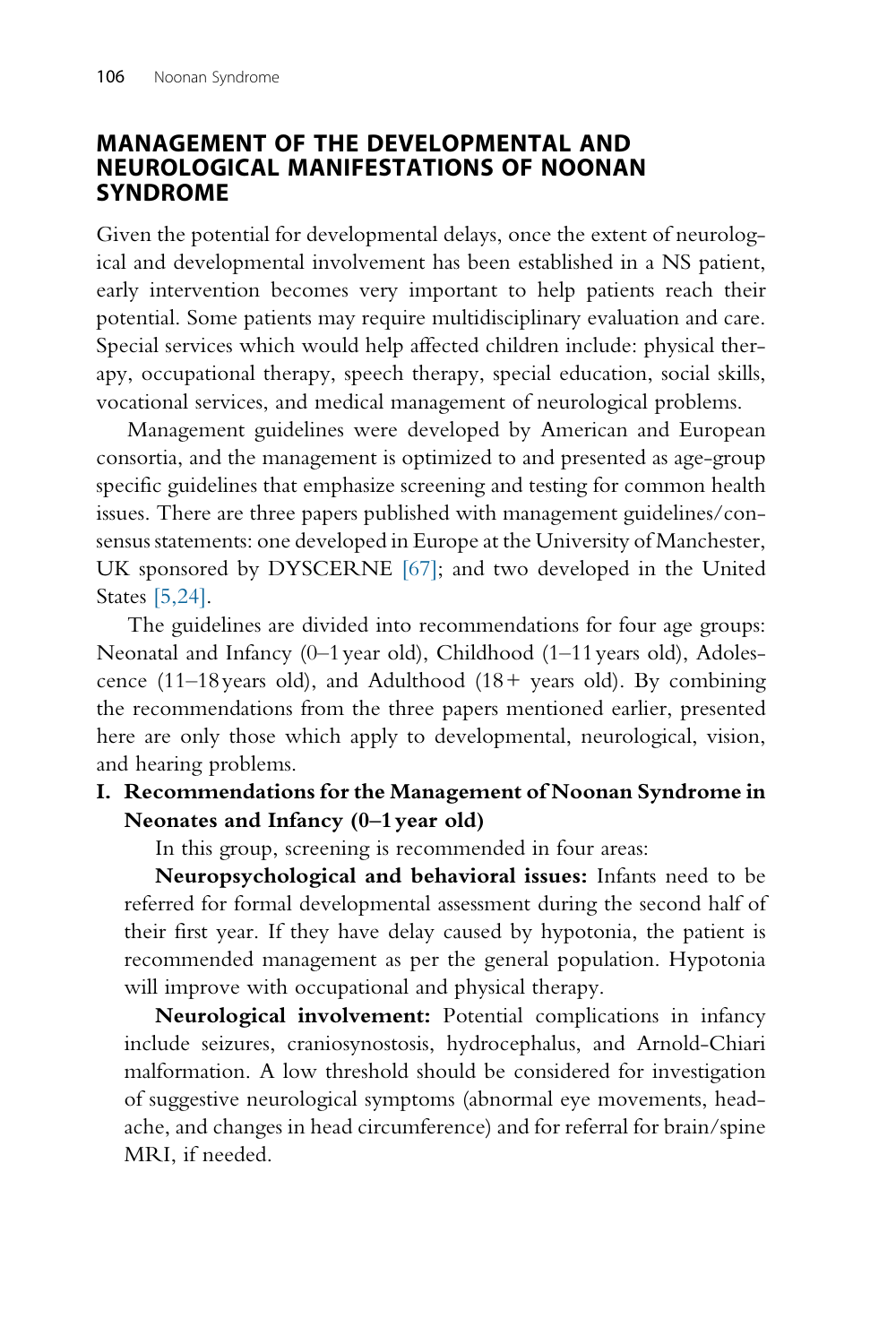Vision screening: Anterior or posterior segment ocular abnormalities have been described in NS. Once the diagnosis has been established, infants will need a referral to ophthalmology for baseline evaluation and follow up as deemed appropriate by the ophthalmologist.

Hearing assessment: Infants will need a referral for baseline evaluation during the second half of their first year. Hearing problems should be managed as per the general population.

#### II. Recommendations for the Management of Noonan Syndrome in Childhood (1–11 years old)

Neuropsychological and behavioral issues: Hypotonia and motor delay are common in NS but not necessarily followed by difficulties in adult life. Typically, these will improve with occupational and physical therapy. If the patient has hypermobility, he or she should be referred for occupational therapy.

Screening for developmental delay and speech delay and a full neuropsychological assessment should be done at entry into primary and secondary school, and if/when symptomatic. Management will be as per the general population.

Patients will need an assessment of cognitive abilities, executive function, and attention and learning difficulties. Some patients will need special education and ongoing support for learning and development.

Neurological management: As in the previous age group, a low threshold should be considered for investigation of neurological symptoms that are suggestive of seizures, hydrocephalus, and Arnold-Chiari malformation and for referral for brain/spine MRI, if needed.

**Vision screening:** Management is the same as for the previous age group. If any vision abnormality is suspected referral recommended, if not already under the care of an ophthalmologist.

Hearing assessment: Patients with NS have an increased risk for conductive hearing loss, but sensorineural hearing loss is rare. Hearing ability needs to be followed on a yearly basis in this age group to prevent speech problems.

#### III. Recommendations for the Management of Noonan Syndrome in Childhood (11–18 years old)

Neuropsychological and behavioral issues: If they have difficulties with daily living or social skills, patients in this age group will benefit from social skills training and programs that teach daily living skills.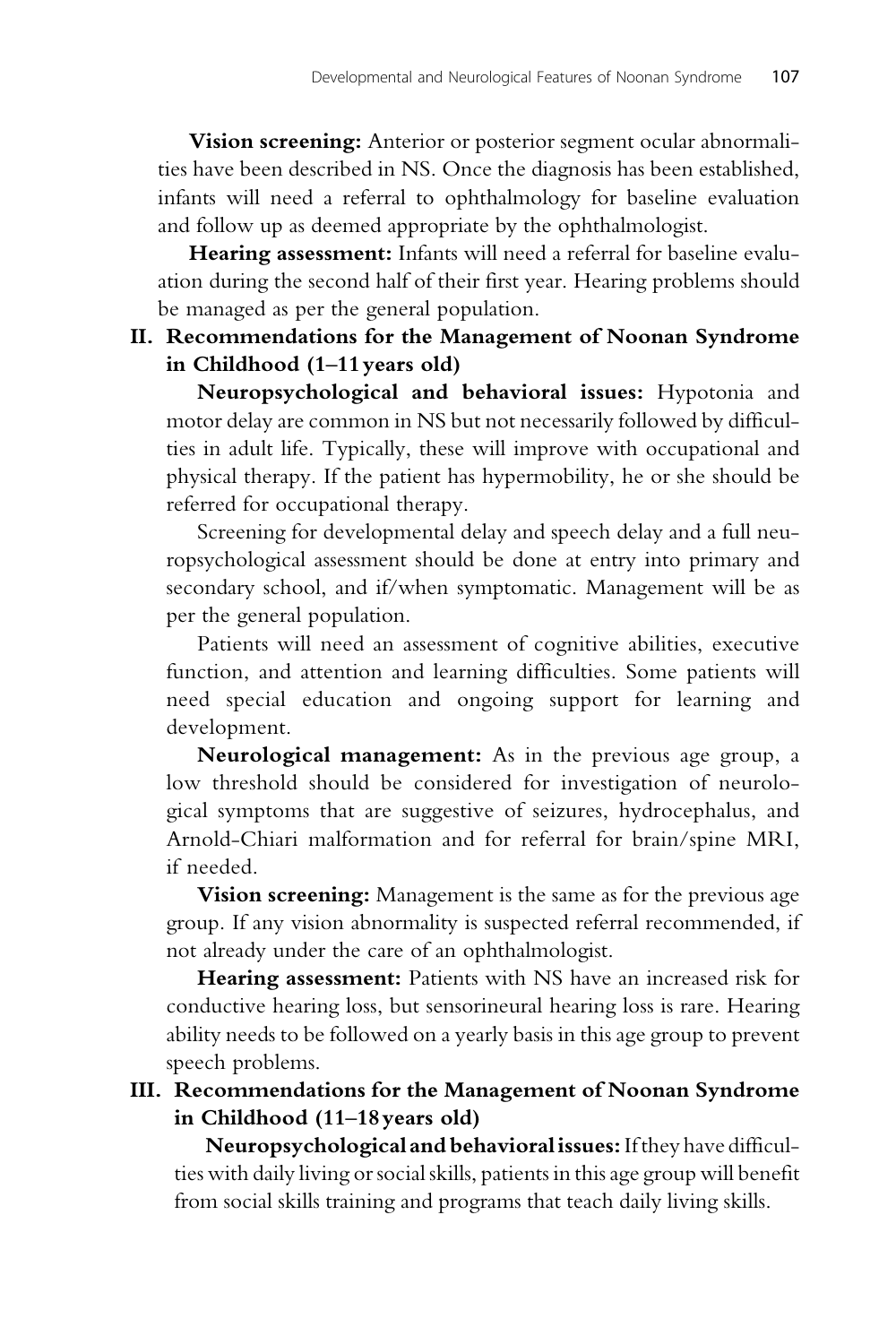<span id="page-15-0"></span>Adolescents with NS may develop mood and anxiety disorders and may benefit from psychotherapy or pharmacological management.

Neurology: Individuals are at risk for the same neurological complications: seizures, craniosynostosis, hydrocephalus, and Arnold-Chiari malformation. There are no recommendations for routine screening. If symptomatic, individuals will need to be referred for brain/spine MRI and for management of epilepsy as per the standards for the general population.

Vision screening: Recommendations remain the same as for the other age groups. If individuals with NS are not already under ophthalmologic management, they should be referred to an ophthalmologist, if needed.

IV. Recommendations for the Management of Noonan Syndrome in Adulthood (18+ years old)

Neuropsychological and behavioral issues: In adults with NS, neuropsychological assessments may be needed if mood/anxiety problems or if intellectual impairment is suspected. Adult patients need attention and intervention for social skills, as this group is predisposed to social isolation as these patients are at risk of living without a partner. They will need access to support for employment, self-help, and independent living.

Neurology: Possible neurological conditions in adults with NS are the same as those for younger age groups. They will need referral for brain/spine MRI if suspicions for these problems arise. Management will be as per the general population.

Vision screening: Adults with NS can have the same eye and vision problems as at younger ages. If not yet under care, they should be referred to an ophthalmologist for evaluation, if needed.

# ACKNOWLEDGMENT

I would like to thank and acknowledge Dr. Anne Tournay, M.D. Professor of Pediatrics, UC Irvine and Pediatric Neurology, Children's Hospital Orange County for critical constructive review of the chapter and for providing valuable input.

# **REFERENCES**

[1] Tartaglia M, Gelb BD, Zenker M. Noonan syndrome and clinically related disorders. Best Pract Res Clin Endocrinol Metab 2011;25(1):161–79. [https://doi.org/10.1016/](https://doi.org/10.1016/j.beem.2010.09.002) [j.beem.2010.09.002.](https://doi.org/10.1016/j.beem.2010.09.002)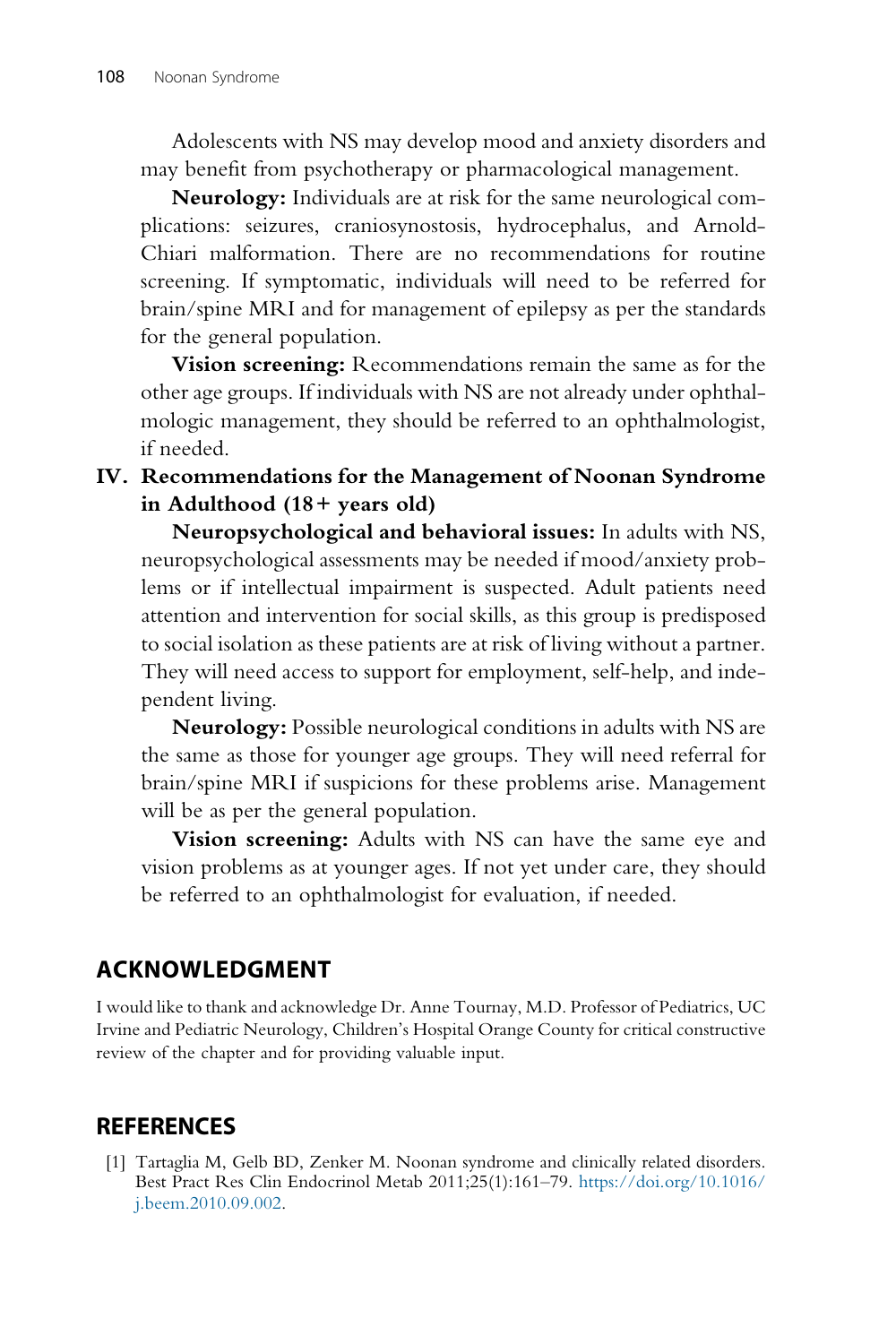- <span id="page-16-0"></span>[2] Mendez HM, Opitz JM. Noonan syndrome: a review. Am J Med Genet 1985;21(3): 493–506. [https://doi.org/10.1002/ajmg.1320210312.](https://doi.org/10.1002/ajmg.1320210312)
- [3] Mitin N, Rossman KL, Der CJ. Signaling interplay in Ras superfamily function. Curr Biol 2005;15(14):R563–74. <https://doi.org/10.1016/j.cub.2005.07.010>.
- [4] Schubbert S, Shannon K, Bollag G. Hyperactive Ras in developmental disorders and cancer. Nat Rev Cancer 2007;7(4):295–308. <https://doi.org/10.1038/nrc2109>.
- [5] Roberts AE, Allanson JE, Tartaglia M, Gelb BD. Noonan syndrome. Lancet 2013;381 (9863):333–42. [https://doi.org/10.1016/S0140-6736\(12\)61023-X.](https://doi.org/10.1016/S0140-6736(12)61023-X) [Epub 2013 Jan 10].
- [6] [Noonan JA, Ehmke DA. Associated non cardiac malformations in children with con](http://refhub.elsevier.com/B978-0-12-815348-2.00006-2/rf0035)[genital heart disease. J Pediatr 1963;63:468](http://refhub.elsevier.com/B978-0-12-815348-2.00006-2/rf0035)–70.
- [7] [Samuels IS, Saitta SC, Landreth GE. MAP'ing CNS development and cognition:](http://refhub.elsevier.com/B978-0-12-815348-2.00006-2/rf0040) [an ERKsome process. Neuron 2009;61\(2\):160](http://refhub.elsevier.com/B978-0-12-815348-2.00006-2/rf0040)–7.
- [8] Rubinfeld H, Seger R. The ERK cascade: a prototype of MAPK signaling. Mol Biotechnol 2005;31(2):151–74. <https://doi.org/10.1385/MB:31:2:151>.
- [9] Davis S, Laroche S. Mitogen-activated protein kinase/extracellular regulated kinase signalling and memory stabilization: a review. Genes Brain Behav 2006;5(Suppl. 2):61–72. [https://doi.org/10.1111/j.601-183X.2006.00230.x.](https://doi.org/10.1111/j.601-183X.2006.00230.x)
- [10] Fasano S, Brambilla R. Ras-ERK signaling in behavior: old questions and new perspectives. Front Behav Neurosci 2011;5(79). [https://doi.org/10.3389/fnbeh.2011.00079.](https://doi.org/10.3389/fnbeh.2011.00079) [eCollection 2011].
- [11] [Frye RE. RASopathies: a window into the molecular mechanisms underlying neuro](http://refhub.elsevier.com/B978-0-12-815348-2.00006-2/rf0060)[developmental disorders. Dev Med Child Neurol 2015;57\(4\):315](http://refhub.elsevier.com/B978-0-12-815348-2.00006-2/rf0060)–6.
- [12] [Nisbet DL, Griffin DR, Chitty LS. Prenatal features of Noonan syndrome. Prenat](http://refhub.elsevier.com/B978-0-12-815348-2.00006-2/rf0065) [Diagn 1999;19\(7\):642](http://refhub.elsevier.com/B978-0-12-815348-2.00006-2/rf0065)–7.
- [13] [Houweling AC, de Mooij YM, van der Burgt I, Yntema HG, Lachmeijer AM, Go AT.](http://refhub.elsevier.com/B978-0-12-815348-2.00006-2/rf0070) [Prenatal detection of Noonan syndrome by mutation analysis of the PTPN11 and the](http://refhub.elsevier.com/B978-0-12-815348-2.00006-2/rf0070) [KRAS genes. Prenat Diagn 2010;30\(3\):284](http://refhub.elsevier.com/B978-0-12-815348-2.00006-2/rf0070)–6.
- [14] [Myers A, Bernstein JA, Brennan ML, Curry C, Esplin ED, Fisher J, et al. Perinatal](http://refhub.elsevier.com/B978-0-12-815348-2.00006-2/rf0075) [features of the RASopathies: Noonan syndrome, cardiofaciocutaneous syndrome and](http://refhub.elsevier.com/B978-0-12-815348-2.00006-2/rf0075) [Costello syndrome. Am J Med Genet A 2014;164A\(11\):2814](http://refhub.elsevier.com/B978-0-12-815348-2.00006-2/rf0075)–21.
- [15] [Allanson JE. Noonan syndrome. J Med Genet 1987;24\(1\):9](http://refhub.elsevier.com/B978-0-12-815348-2.00006-2/rf0080)–13.
- [16] [Otten BJ, Noordam C. Growth in Noonan syndrome. Horm Res 2009;72\(Suppl.](http://refhub.elsevier.com/B978-0-12-815348-2.00006-2/rf0085) [2\):31](http://refhub.elsevier.com/B978-0-12-815348-2.00006-2/rf0085)–5.
- [17] [Sharland M, Burch M, McKenna WM, Paton MA. A clinical study of Noonan syn](http://refhub.elsevier.com/B978-0-12-815348-2.00006-2/rf0090)[drome. Arch Dis Child 1992;67\(2\):178](http://refhub.elsevier.com/B978-0-12-815348-2.00006-2/rf0090)–83.
- [18] [Wood A, Massarano A, Super M, Harrington R. Behavioural aspects and psychiatric](http://refhub.elsevier.com/B978-0-12-815348-2.00006-2/rf0095) [findings in Noonan's syndrome. Arch Dis Child 1995;72\(2\):153](http://refhub.elsevier.com/B978-0-12-815348-2.00006-2/rf0095)–5.
- [19] [Lee DA, Portnoy S, Hill P, Gillberg C, Patton MA. Psychological profile of children](http://refhub.elsevier.com/B978-0-12-815348-2.00006-2/rf0100) [with Noonan syndrome. Dev Med Child Neurol 2005;47\(1\):35](http://refhub.elsevier.com/B978-0-12-815348-2.00006-2/rf0100)–8.
- [20] [Pierpont EI, Pierpont ME, Mendelsohn NJ, Roberts AE, Tworog-Dube E,](http://refhub.elsevier.com/B978-0-12-815348-2.00006-2/rf0105) [Seidenberg MS. Genotype differences in cognitive functioning in Noonan syndrome.](http://refhub.elsevier.com/B978-0-12-815348-2.00006-2/rf0105) [Genes Brain Behav 2009;8\(3\):275](http://refhub.elsevier.com/B978-0-12-815348-2.00006-2/rf0105)–82.
- [21] Pierpont [EI, Ellis Weismer S, Roberts AE, Tworog-Dube E, Pierpont ME,](http://refhub.elsevier.com/B978-0-12-815348-2.00006-2/rf0110) [Mendelsohn NJ, et al. The language phenotype of children and adolescents with Noo](http://refhub.elsevier.com/B978-0-12-815348-2.00006-2/rf0110)[nan syndrome. J Speech Lang Hear Res 2010;53\(4\):917](http://refhub.elsevier.com/B978-0-12-815348-2.00006-2/rf0110)–32.
- [22] Shaw AC, Kalidas K, Crosby AH, Jeffery S, Patton MA. The natural history of Noonan syndrome: a long-term follow-up study. Arch Dis Child 2007;92(2):128–32. [https://](https://doi.org/10.1136/adc.2006.104547) [doi.org/10.1136/adc.2006.104547.](https://doi.org/10.1136/adc.2006.104547) [Epub 2006 Sep 21].
- [23] [Shah N, Rodriguez M, Louis DS, Lindley K, Milla PJ. Feeding difficulties and foregut](http://refhub.elsevier.com/B978-0-12-815348-2.00006-2/rf0120) [dysmotility in Noonan's syndrome. Arch Dis Child 1999;81\(1\):28](http://refhub.elsevier.com/B978-0-12-815348-2.00006-2/rf0120)–31.
- [24] [Romano AA, Allanson JE, Dahlgren J, Gelb BD, Hall B, Pierpont ME, et al. Noonan](http://refhub.elsevier.com/B978-0-12-815348-2.00006-2/rf0125) [syndrome: clinical features, diagnosis, and management guidelines. Pediatrics 2010;](http://refhub.elsevier.com/B978-0-12-815348-2.00006-2/rf0125) [126\(4\):746](http://refhub.elsevier.com/B978-0-12-815348-2.00006-2/rf0125)–59.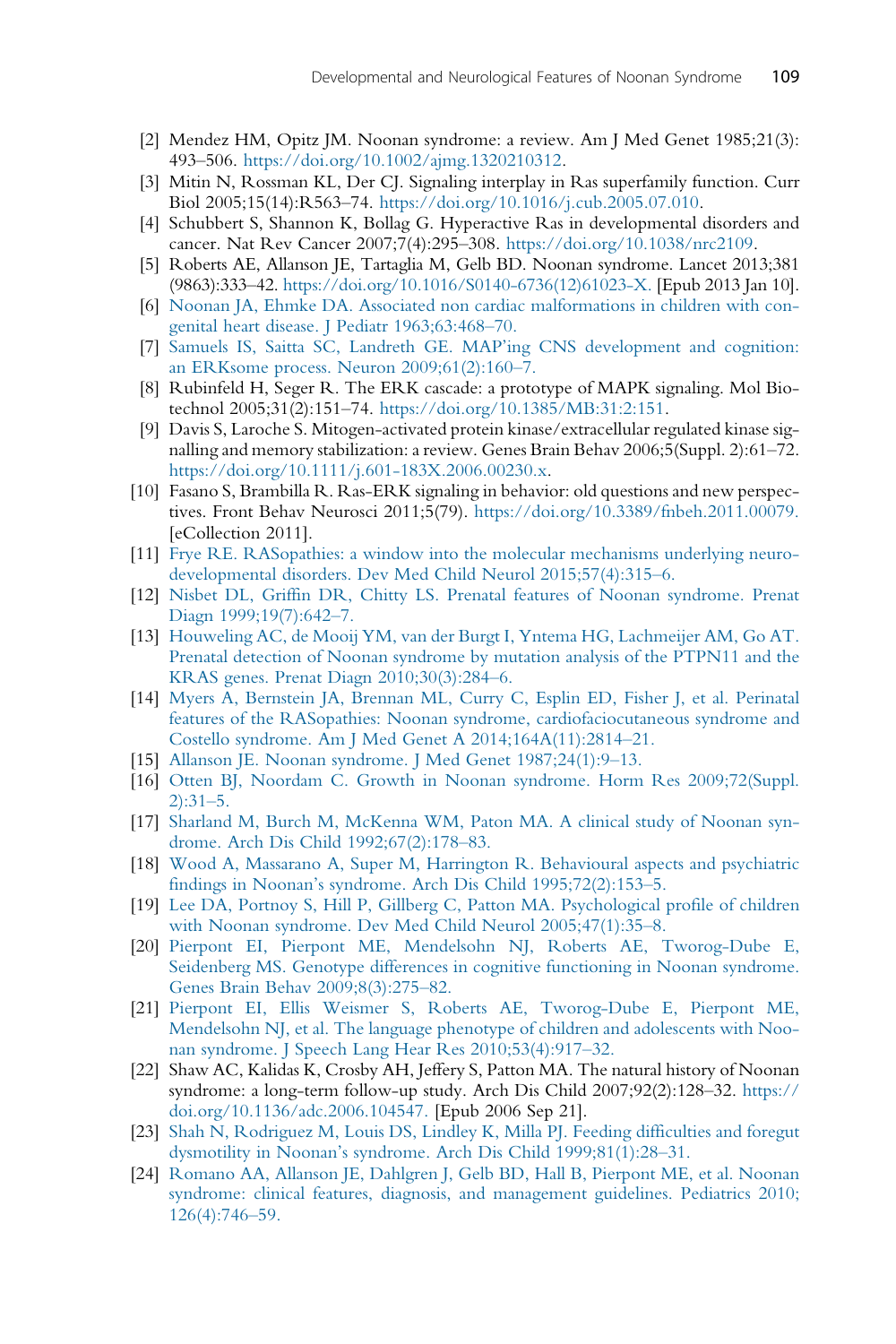- <span id="page-17-0"></span>[25] [Pierpont EI, Pierpont ME, Mendelsohn NJ, Roberts AE, Tworog-Dube E, Rauen KA,](http://refhub.elsevier.com/B978-0-12-815348-2.00006-2/rf0130) [et al. Effects of germline mutations in the Ras/MAPK signaling pathway on adaptive](http://refhub.elsevier.com/B978-0-12-815348-2.00006-2/rf0130) [behavior: cardiofaciocutaneous syndrome and Noonan syndrome. Am J Med Genet](http://refhub.elsevier.com/B978-0-12-815348-2.00006-2/rf0130) [A 2010;152A\(3\):591](http://refhub.elsevier.com/B978-0-12-815348-2.00006-2/rf0130)–600.
- [26] [Selas M, Helland WA. Pragmatic language impairment in children with Noonan syn](http://refhub.elsevier.com/B978-0-12-815348-2.00006-2/rf0135)[drome. Clin Linguist Phon 2016;27:1](http://refhub.elsevier.com/B978-0-12-815348-2.00006-2/rf0135)–12.
- [27] [Marin Lda R, da Silva FT, de Sa LC, Brasil AS, Pereira A, Furquim IM, et al. Ocular](http://refhub.elsevier.com/B978-0-12-815348-2.00006-2/rf0140) [manifestations of Noonan syndrome. Ophthalmic Genet 2012;33\(1\):1](http://refhub.elsevier.com/B978-0-12-815348-2.00006-2/rf0140)–5.
- [28] [Alfieri P, Cesarini L, Zampino G, Pantaleoni F, Selicorni A, Salerni A, et al. Visual func](http://refhub.elsevier.com/B978-0-12-815348-2.00006-2/rf0145)[tion in Noonan and LEOPARD syndrome. Neuropediatrics 2008;39\(6\):335](http://refhub.elsevier.com/B978-0-12-815348-2.00006-2/rf0145)–40.
- [29] [Alfieri P, Cesarini L, De Rose P, Ricci D, Selicorni A, Menghini D, et al. Visual pro](http://refhub.elsevier.com/B978-0-12-815348-2.00006-2/rf0150)[cessing in Noonan syndrome: dorsal and ventral stream sensitivity. Am J Med Genet A](http://refhub.elsevier.com/B978-0-12-815348-2.00006-2/rf0150) [2011;155A\(10\):2459](http://refhub.elsevier.com/B978-0-12-815348-2.00006-2/rf0150)–64.
- [30] [Noonan JA. Noonan syndrome. In: Goldstein SR, Reynolds CR, editors. Handbook](http://refhub.elsevier.com/B978-0-12-815348-2.00006-2/rf0155) [of neurodevelopmental and genetic disorders in adults. New York: The Guilford Press;](http://refhub.elsevier.com/B978-0-12-815348-2.00006-2/rf0155) [2005. p. 308](http://refhub.elsevier.com/B978-0-12-815348-2.00006-2/rf0155)–19.
- [31] [Wingbermuhle E, Roelofs RL, van der Burgt I, Souren PM, Verhoeven WM,](http://refhub.elsevier.com/B978-0-12-815348-2.00006-2/rf0160) [Kessels RP, et al. Cognitive functioning of adults with Noonan syndrome: a case](http://refhub.elsevier.com/B978-0-12-815348-2.00006-2/rf0160)[control study. Genes Brain Behav 2012;11\(7\):785](http://refhub.elsevier.com/B978-0-12-815348-2.00006-2/rf0160)–93.
- [32] [Qiu WW, Yin SS, Stucker FJ. Audiologic manifestations of Noonan syndrome.](http://refhub.elsevier.com/B978-0-12-815348-2.00006-2/rf0165) [Otolaryngol Head Neck Surg 1998;118\(3 Pt 1\):319](http://refhub.elsevier.com/B978-0-12-815348-2.00006-2/rf0165)–23.
- [33] [Cremers CW, van der Burgt CJ. Hearing loss in Noonan syndrome. Int J Pediatr](http://refhub.elsevier.com/B978-0-12-815348-2.00006-2/rf0170) [Otorhinolaryngol 1992;23\(1\):81](http://refhub.elsevier.com/B978-0-12-815348-2.00006-2/rf0170)–4.
- [34] [Naficy S, Shepard NT, Telian SA. Multiple temporal bone anomalies associated with](http://refhub.elsevier.com/B978-0-12-815348-2.00006-2/rf0175) [Noonan syndrome. Otolaryngol Head Neck Surg 1997;116\(2\):265](http://refhub.elsevier.com/B978-0-12-815348-2.00006-2/rf0175)–7.
- [35] [Duenas DA, Preissig S, Summitt RL, Wilroy RS, Lemmi H, Dews JE. Neurologic](http://refhub.elsevier.com/B978-0-12-815348-2.00006-2/rf0180) [manifestations of the Noonan syndrome. South Med J 1973;66\(2\):193](http://refhub.elsevier.com/B978-0-12-815348-2.00006-2/rf0180)–6.
- [36] [Holder-Espinasse M, Winter RM. Type 1 Arnold-Chiari malformation and Noonan](http://refhub.elsevier.com/B978-0-12-815348-2.00006-2/rf0185) [syndrome. A new diagnostic feature? Clin Dysmorphol 2003;12\(4\):275.](http://refhub.elsevier.com/B978-0-12-815348-2.00006-2/rf0185)
- [37] [Ejarque I, Millan-Salvador JM, Oltra S, Pesudo-Martinez JV, Beneyto M, Perez-](http://refhub.elsevier.com/B978-0-12-815348-2.00006-2/rf0190)[Aytes A. Arnold-Chiari malformation in Noonan syndrome and other syndromes of](http://refhub.elsevier.com/B978-0-12-815348-2.00006-2/rf0190) [the RAS/MAPK pathway. Rev Neurol 2015;60\(9\):408](http://refhub.elsevier.com/B978-0-12-815348-2.00006-2/rf0190)–12.
- [38] [Zarate YA, Lichty AW, Champion KJ, Clarkson LK, Holden KR, Matheus MG.](http://refhub.elsevier.com/B978-0-12-815348-2.00006-2/rf0195) [Unique cerebrovascular anomalies in Noonan syndrome with RAF1 mutation.](http://refhub.elsevier.com/B978-0-12-815348-2.00006-2/rf0195) [J Child Neurol 2014;29\(8\):NP13](http://refhub.elsevier.com/B978-0-12-815348-2.00006-2/rf0195)–7.
- [39] [Keh YS, Abernethy L, Pettorini B. Association between Noonan syndrome and Chiari](http://refhub.elsevier.com/B978-0-12-815348-2.00006-2/rf0200) [I malformation: a case-based update. Childs Nerv Syst 2013;29\(5\):749](http://refhub.elsevier.com/B978-0-12-815348-2.00006-2/rf0200)–52.
- [40] [Kaplan MS, Opitz JM, Gosset FR. Noonan's syndrome. A case with elevated serum](http://refhub.elsevier.com/B978-0-12-815348-2.00006-2/rf0205) [alkaline phosphatase levels and malignant schwannoma of the left forearm. Am J Dis](http://refhub.elsevier.com/B978-0-12-815348-2.00006-2/rf0205) [Child 1968;116\(4\):359](http://refhub.elsevier.com/B978-0-12-815348-2.00006-2/rf0205)–66.
- [41] [Lopez-Miranda B, Westra SJ, Yazdani S, Boechat MI. Noonan syndrome associated](http://refhub.elsevier.com/B978-0-12-815348-2.00006-2/rf0210) [with neuroblastoma: a case report. Pediatr Radiol 1997;27\(4\):324](http://refhub.elsevier.com/B978-0-12-815348-2.00006-2/rf0210)–6.
- [42] [Cotton JL, Williams RG. Noonan syndrome and neuroblastoma. Arch Pediatr Adolesc](http://refhub.elsevier.com/B978-0-12-815348-2.00006-2/rf0215) [Med 1995;149\(11\):1280](http://refhub.elsevier.com/B978-0-12-815348-2.00006-2/rf0215)–1.
- [43] [Buehning L, Curry CJ. Neurofibromatosis-Noonan syndrome. Pediatr Dermatol](http://refhub.elsevier.com/B978-0-12-815348-2.00006-2/rf0220) [1995;12\(3\):267](http://refhub.elsevier.com/B978-0-12-815348-2.00006-2/rf0220)–71.
- [44] [Huffmeier U, Zenker M, Hoyer J, Fahsold R, Rauch A. A variable combination of](http://refhub.elsevier.com/B978-0-12-815348-2.00006-2/rf0225) [features of Noonan syndrome and neurofibromatosis type I are caused by mutations](http://refhub.elsevier.com/B978-0-12-815348-2.00006-2/rf0225) [in the NF1 gene. Am J Med Genet A 2006;140\(24\):2749](http://refhub.elsevier.com/B978-0-12-815348-2.00006-2/rf0225)–56.
- [45] Gripp [KW, Zand DJ, Demmer L, Anderson CE, Dobyns WB, Zackai EH, et al.](http://refhub.elsevier.com/B978-0-12-815348-2.00006-2/rf0230) [Expanding the SHOC2 mutation associated phenotype of Noonan syndrome with](http://refhub.elsevier.com/B978-0-12-815348-2.00006-2/rf0230) [loose anagen hair: structural brain anomalies and myelofibrosis. Am J Med Genet A](http://refhub.elsevier.com/B978-0-12-815348-2.00006-2/rf0230) [2013;161A\(10\):2420](http://refhub.elsevier.com/B978-0-12-815348-2.00006-2/rf0230)–30.